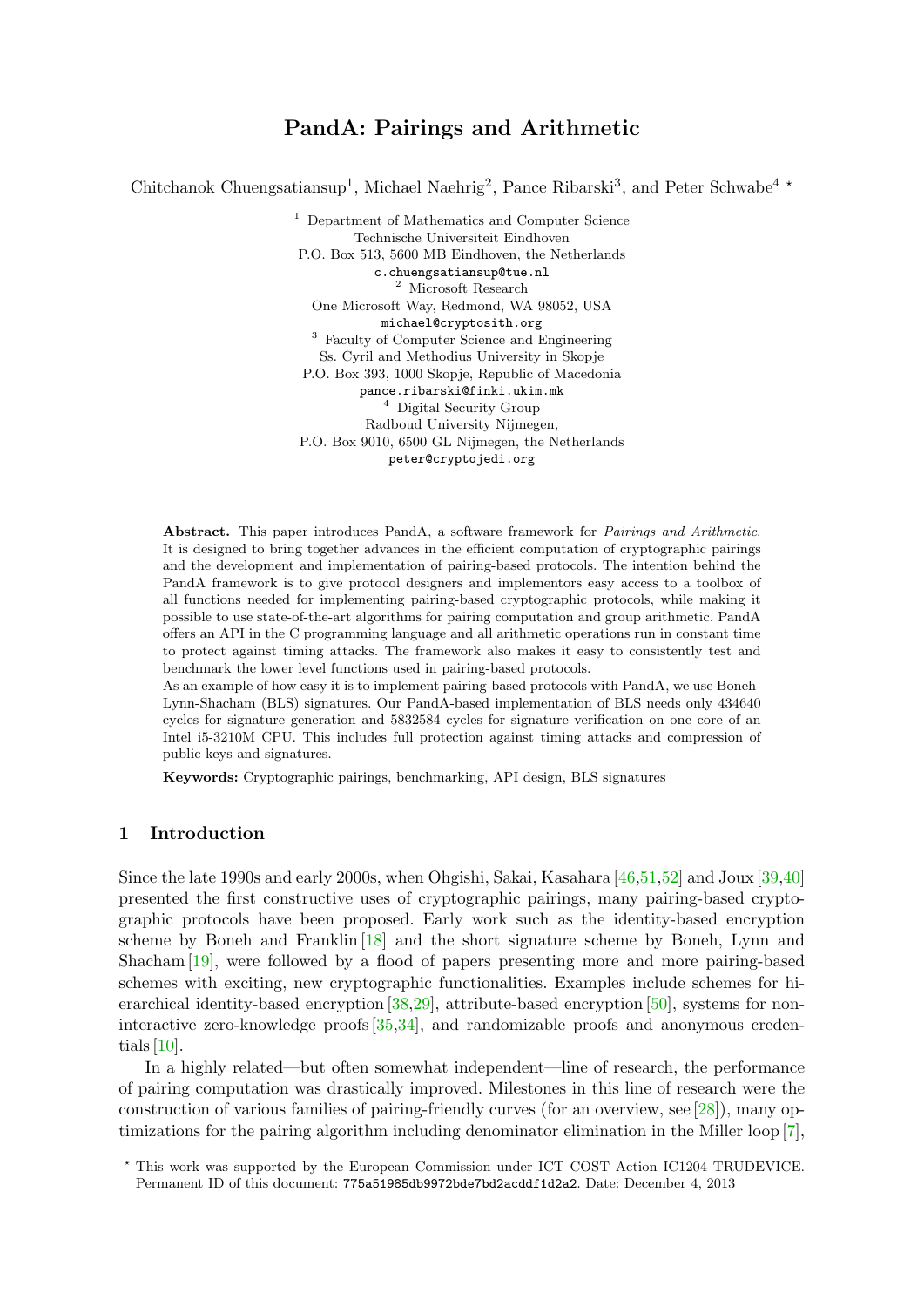<span id="page-1-0"></span>faster algorithms to compute the final exponentiation [\[56\]](#page-17-4), and the introduction of loopshortening techniques  $[36]$ , that lead to the notion of *optimal pairings*  $[61]$ . Recently, several papers presented high-speed software that computes 128-bit secure pairings for various Intel and AMD processors  $[45,17,5,43]$  $[45,17,5,43]$  $[45,17,5,43]$  $[45,17,5,43]$ , and for ARM processors with NEON support  $[53]$ . These efforts reduced the time required to compute a pairing at the 128-bit security level on current processors to below 0.5 ms.

Unfortunately, these advances in pairing performance do not immediately speed up pairingbased protocols. The reason is that protocols need much more than just fast pairings. They need fast arithmetic in all involved groups, fast hashing into elliptic-curve groups, fast multiscalar multiplication (and multi-exponentiation), or specific optimizations for computing products of pairings. This means that, even if authors of speed-record papers for pairing computation make their software available, this software is typically not "complete" from a protocol designer's point of view, and does not necessarily include these other operations; and it is often not easy to use when it comes to prototyping a new pairing-based protocol to evaluate its practical performance. Also, once a protocol implementation has settled for one pairing library, it typically requires a significant effort to switch to another software or library.

Furthermore, as Scott points out in [\[54\]](#page-17-7), which optimizations to the pairing computation or other arithmetic operations are most useful, strongly depends on the pairing-based protocol that is being implemented. Pairings are used in such protocols in different flavors, where in some scenarios pairing computation is the dominant cost in the overall protocol and in others the large number of non-pairing operations may be the bottleneck (see, for example, [\[48\]](#page-17-8)). If the protocol contains many more group exponentiations than it has pairing computations, in some cases it might even make sense to choose different pairing-friendly curves to allow faster group operations at the cost of a slightly more expensive pairing (see the ratios of group exponentiation and pairing costs in  $[20]$ ). In an implementation that has been tailored for high-speed pairings only, it is often difficult to account for such trade-offs.

This paper introduces PandA, a software framework that intends to address the above concerns by making improvements in pairing (and more generally group-arithmetic) performance easily usable for protocol designers. The project is inspired by the eBACS benchmarking project [\[14\]](#page-15-7) that defines APIs for various typical cryptographic primitives and protocols (such as hash functions, stream ciphers, public-key encryption, and cryptographic signatures). PandA can be seen as a generalization of eBACS to lower-level functions in the elliptic-curve and pairing setting. We are currently discussing a possible inclusion of PandA into eBACS with the editors of the eBACS project.

We encourage submissions of implementations of all the underlying functions to extend the implementation portfolio and to obtain consistent benchmarking as shown in the eBACS project. In particular, we hope that implementors of pairings will be motivated to submit more complete libraries that allow the implementation of full pairing-based protocols. We will make all software described in this paper available at <http://panda.cryptojedi.org> and place it in the public domain to maximize reusability of our results.

Type-1, Type-2 and Type-3 pairings. Currently our reference implementation of the PandA API only implements a particular set of parameters for Type-3 pairings, but the API is designed to support arbitrary pairing-friendly curves. However, Section [2](#page-3-0) explains how the API supports also Type-1 pairings. Until recently the standard approach to implementing high-security (e.g., 128-bit secure) Type-1 pairings was using supersingular curves over binary or ternary fields. However, advances on solving discrete-logarithm problems in multiplicative groups of small-characteristic fields by Joux in  $[41]$ , by Göloğlu, Granger, McGuire, and Zumbrägel in [\[31\]](#page-16-11), by Barbulescu, Gaudry, Joux, and Thomé in  $[6]$ , and by Adj, Menezes, Oliveira, and Rodríguez-Henríquez in  $[1]$  have raised serious concerns about the security of such constructions. Granger commented that he does not "think the coffin has been firmly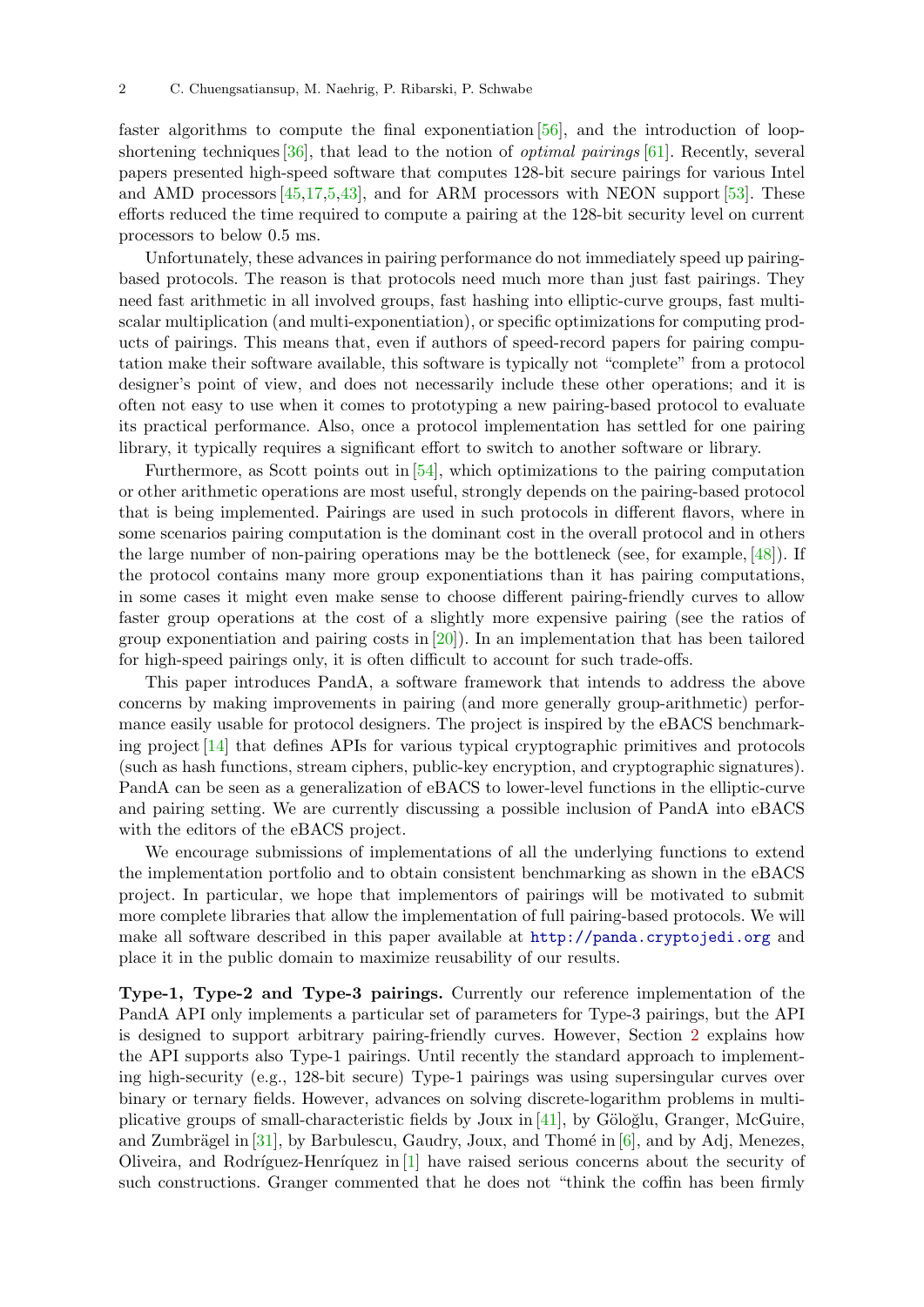<span id="page-2-1"></span>nailed shut just yet!" <sup>[5](#page-2-0)</sup>, and it is indeed not clear that all small-characteristic pairings are broken, but there is a strong consensus that pairings on curves over small-characteristic fields are not recommended anymore. We are therefore planning to include a reference implementation of Type-1 pairings that uses an approach similar to the ones described in [\[59\]](#page-17-9) and [\[63\]](#page-17-10).

We follow Chatterjee and Menezes stating in [\[24\]](#page-16-12) that "Type 2 pairings are merely inefficient implementations of Type 3 pairings, and appear to offer no benefit for protocols based on asymmetric pairings from the point of view of functionality, security, and performance". Thus, we do not explicitly support Type-2 pairings, but it would be straight-forward to include Type-2 pairings in PandA (the only difference from an API perspective is missing hashing into the second group of pairing arguments).

The Type-3 pairing setting in this paper is as follows. The pairing is a non-degenerate, bilinear function  $e: G_1 \times G_2 \to G_3$ , where  $G_1$  and  $G_2$  are groups of prime order r consisting of rational points on an ordinary, pairing-friendly elliptic curve E defined over a finite field  $\mathbb{F}_p$ of prime characteristic p. The elliptic curve  $E$  has a small embedding degree  $k$ , which means that the group  $G_3$  is the group of r-th roots of unity in the multiplicative group  $\mathbb{F}_n^*$  $_{p^k}^*$ , i.e. all three groups have prime order  $r$ .

Arithmetic in non-pairing groups. PandA also has an API for arithmetic in groups that do not support efficient computation of pairings (like non-pairing-friendly elliptic curves). If protocols do not need efficient pairing computation they can choose from a much larger pool of groups in which the DLP is hard. When choosing from this larger pool one can typically pick groups with more efficient arithmetic. The group API supports all functions that are also supported for each of the three groups in the pairing setting. Our reference implementation of this API uses the group of the twisted Edwards curve that is also used for Ed25519 signatures  $[12,13]$  $[12,13]$ . However, this paper focuses on the description of the pairing setting in PandA.

The importance of constant-time algorithms. Aside from attacks against the hard problems that the security of modern cryptography is based on, major threats to cryptographic software are side-channel attacks. In particular timing attacks (that can even be carried out remotely in many cases) prove to be a very powerful attack tool. See  $[47,60]$  $[47,60]$ ,  $[22]$ ,  $[26]$ ,  $[62]$ for some examples of timing attacks against cryptographic software.

One could argue that a framework which is designed to evaluate the performance of cryptographic protocols should not pay attention to these issues, but rather keep the API simple, and add suitable timing-attack protection only for "real-world" software. We disagree for two reasons. First, once some pieces of unprotected cryptographic software have been written and publicized, it is almost impossible to ensure that it does not end up in some real-world software. Second, and more importantly, protecting software against timing-attacks does not add a constant overhead; the cost highly depends on protocol design, and algorithm and parameter choices made on a high level. For example, the completeness of the group law on Edwards curves [\[15](#page-15-12)[,11\]](#page-15-13) makes it easy to protect group addition against timing attacks. It is possible to protect Weierstrass-curve point addition against timing attacks (see Section [3\)](#page-7-0) but it involves a significant overhead.

Optimizing performance of unprotected implementations of cryptographic protocols may thus lead to wrong decisions that are very hard to correct later. PandA acknowledges this fact by offering timing-attack protected (constant-time) versions of all arithmetic operations. For operations that do not involve any secret data (such as signature verification) there are possibly faster non-constant-time versions of all group-arithmetic operations. These unprotected versions of functions have to be chosen explicitly; the default is the constant-time versions.

<span id="page-2-0"></span><sup>5</sup> see <http://ellipticnews.wordpress.com/2013/05/22/joux-kills-pairings-in-characteristic-2/>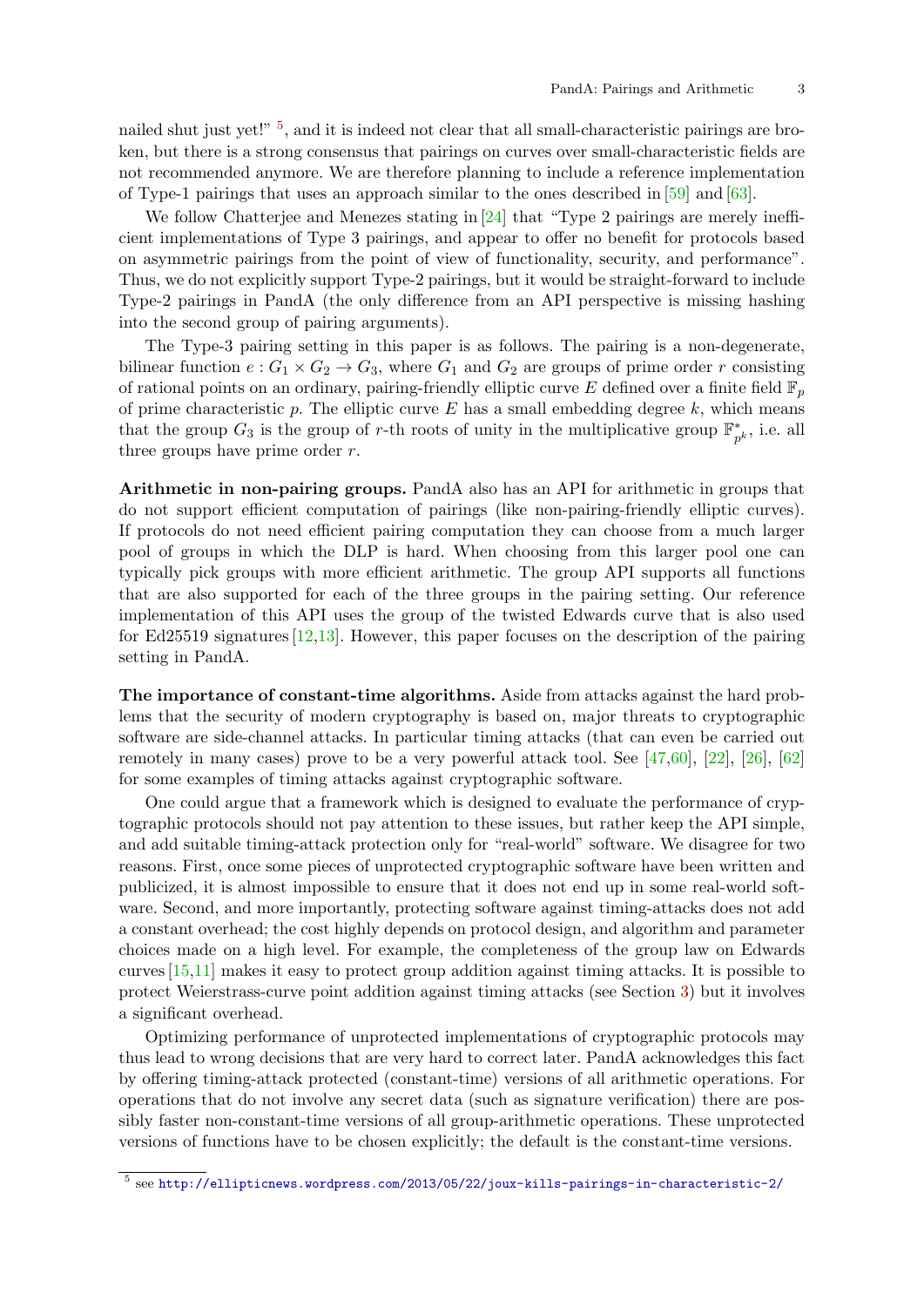<span id="page-3-1"></span>Related work. There exist various cryptographic *libraries* that expose low-level functionality such as group arithmetic and pairings through their API. However, the API that gives access to this low-level functionality is typically tailored to suit the specific needs of the higher-level primitives of the library. It is usually not designed for efficient implementation of arbitrary new protocols. Some libraries that use group arithmetic even decide to not expose the lowlevel functionality through the API, because this functionality was never written to be used outside the specific needs of the higher-level protocols. See, for example, the high-level API of NaCl [\[16\]](#page-15-14). Two notable examples of cryptographic libraries with a convenient API for pairings and group arithmetic are RELIC [\[4\]](#page-15-15) and Miracl [\[23\]](#page-16-15).

A library which has been explicitly designed for the use in arbitrary pairing-based protocols is the PBC library  $[42]$ . This careful design is the reason that it is still the preferred library for the implementation of various protocols; despite the fact that it does not offer state-ofthe-art performance and (by default) no high-security curves. The PandA API is designed with the same usage profile as PBC in mind. However, the reference implementation of the PandA API presented in this paper offers state-of-the art performance with a curve choice that offers 128 bits of security. Furthermore, PandA is designed as a framework that supports (and encourages!) submissions by various designers to keep reflecting the state-of-the-art in group-arithmetic and pairing performance.

Another framework for easy implementation of cryptographic protocols is Charm [\[3\]](#page-15-16). Charm offers a high-level Python API and uses multiple cryptographic libraries to achieve good performance. For pairing-based cryptography it uses the PBC library. Charm is a higherlevel framework than PandA; we see PandA not in competition to Charm but rather hope that Charm will eventually include some of PandA's high-performance pairing and grouparithmetic implementations to speed up protocols implemented in its high-level API.

Organization of the paper. Section [2](#page-3-0) explains the PandA API. Section [3](#page-7-0) gives details of our reference implementation of this API and reports benchmark results of all arithmetic operations. Section [4](#page-9-0) considers an example that shows how easy it is to implement pairingbased protocols that achieve state-of-the-art performance using the PandA API.

### <span id="page-3-0"></span>2 PandA API and functionality

The API of PandA is inspired by the API of eBACS, which means in particular that the API is also for the C programming language. There are various advantages of using C. It is the language most commonly used for speed-record-setting cryptographic software (often combined with assembly), so a C API makes it easy to integrate fast software in PandA. Furthermore, protocols that need group arithmetic, pairings, and, for example, a hash function or a stream cipher, can easily combine software from PandA with software that is tested and benchmarked in eBACS.

In the eBACS API all functions are within the crypto namespace, i.e. all function names begin with crypto. Similarly, all functions and data types related to arithmetic in groups that support efficient bilinear-pairing computation are in the bgroup namespace (for "bilinear group"); the API for group arithmetic without pairings uses the group namespace.

# 2.1 PandA data types

The functionality that is tested and benchmarked in PandA is on a lower level in the design of cryptographic protocols. In the eBACS project, complete cryptographic primitives and protocols are benchmarked, while PandA benchmarks arithmetic operations that are meant to be used to implement cryptographic protocols. This has consequences for the data type of inputs and outputs. In eBACS, all functions receive inputs as byte arrays (C data type unsigned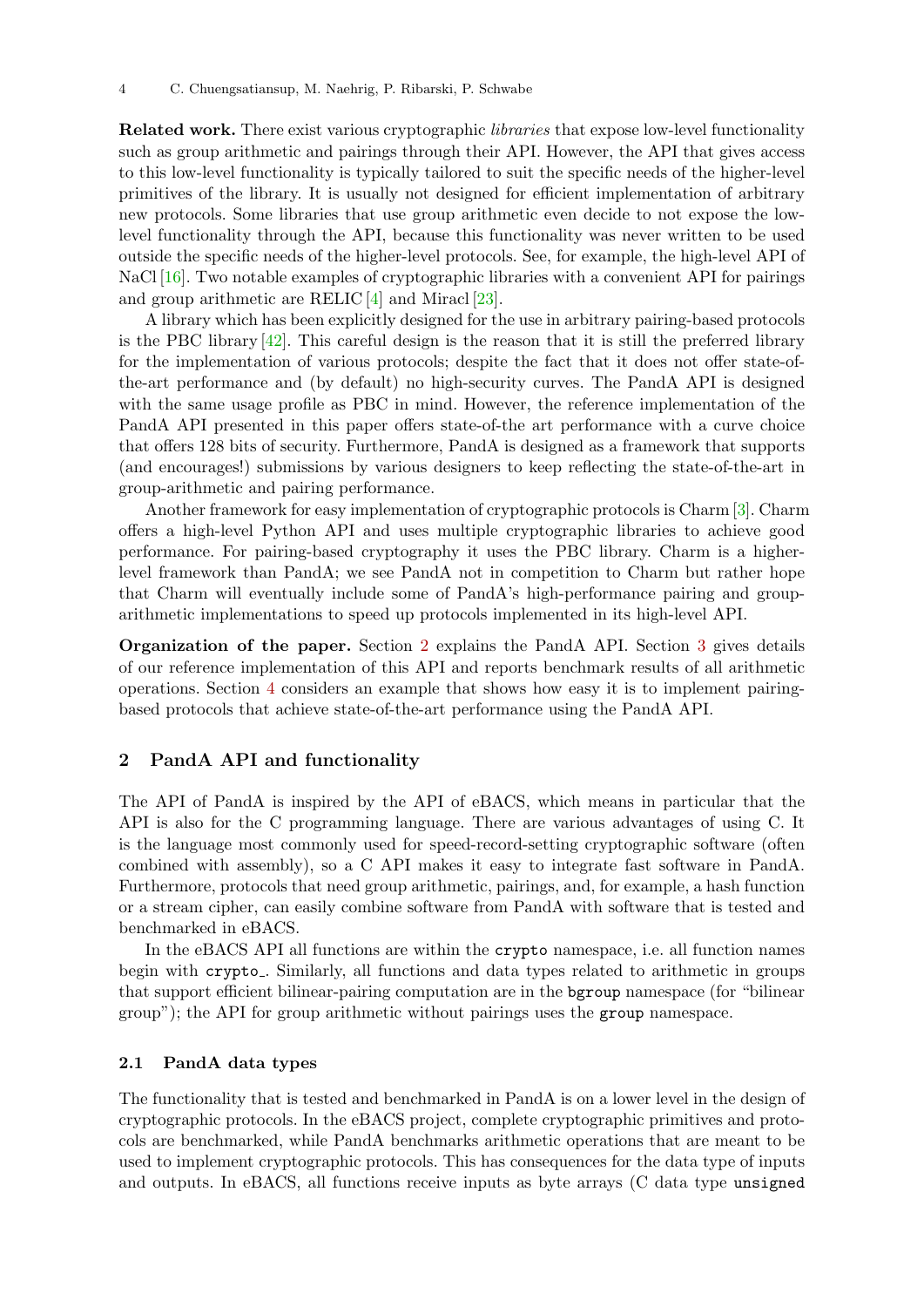char), the length of these arrays is specified in arguments of type unsigned long long. Outputs are again written to byte arrays. A typical implementation of a cryptographic protocol in eBACS first converts the input byte arrays to an internal representation for fast computation that depends on the architecture, then performs all computations in this representation, and then transforms the output to a unique representation as a byte array. These transformations typically contribute only little overhead to the cost of a cryptographic protocol if they are done only at the beginning and the end of the protocol. Protocols implemented using the PandA API typically need a sequence of functions from the PandA API and we clearly want to avoid transformations at the beginning and the end of each function. Implementations of the PandA API therefore define 4 data types—for elements of the three groups  $G_1, G_2$  and  $G_3$ and for scalars (modulo the group order)—in a file called api.h. These data types (struct in C) are called bgroup g1e, bgroup g2e, bgroup g3e, and bgroup scalar. The API provides two functions, one is used to convert an element of  $G_1, G_2, G_3$ , or a scalar to a unique byte array of fixed length (pack), the other one converts such a byte array back to a group element or scalar (unpack). Implementations of the PandA API furthermore specify the size of packed elements in api.h:

```
#define BGROUP_G1E_PACKEDBYTES 32
#define BGROUP_G2E_PACKEDBYTES 64
#define BGROUP_G3E_PACKEDBYTES 384
#define BGROUP_SCALAR_PACKEDBYTES 32
```
indicating that packed elements of  $G_1$  need 32 bytes, packed elements of  $G_2$  need 64 bytes, etc. From this file, PandA automatically generates the header file panda bgroup. h that defines all functions of the API. Implementations of Type-1 pairings omit the implementation of  $G_2$ and instead include a line

```
#define BGROUP_TYPE1
```
in the file api.h. For the group  $G_1$ , the unpack and pack functions are

```
int bgroup_g1e_unpack(
          bgroup_g1e *r,
          const unsigned char b[BGROUP_G1E_PACKEDBYTES]);
void bgroup_g1e_pack(
          unsigned char r[BGROUP_G1E_PACKEDBYTES],
          const bgroup_g1e *b);
```
Following eBACS convention, the unpack function returns an integer value, which is zero whenever a valid byte array is received that can be unpacked to a group element. On input of an invalid byte array that does not correspond to a packed group element, the function returns a non-zero integer. In the following, we mostly describe the API for arithmetic in  $G_1$ as an example. Equivalent functions exist for  $G_2$  and  $G_3$ .

### 2.2 PandA constants

For each of the three groups, a PandA implementation has to define two constants: a generator and the neutral element. For the group  $G_1$  these are called bgroup g1e base and bgroup g1e neutral. Each implementation needs to ensure that the pairing evaluated at bgroup g1e base and bgroup g2e base gives bgroup g3e base as result. Furthermore, each PandA implementation has to define two constants of type bgroup\_scalar for the element zero and the element one in the ring of integers modulo the order r of the groups  $G_1, G_2$ , and  $G_3$ . These constants are called bgroup\_scalar\_zero and bgroup\_scalar\_one.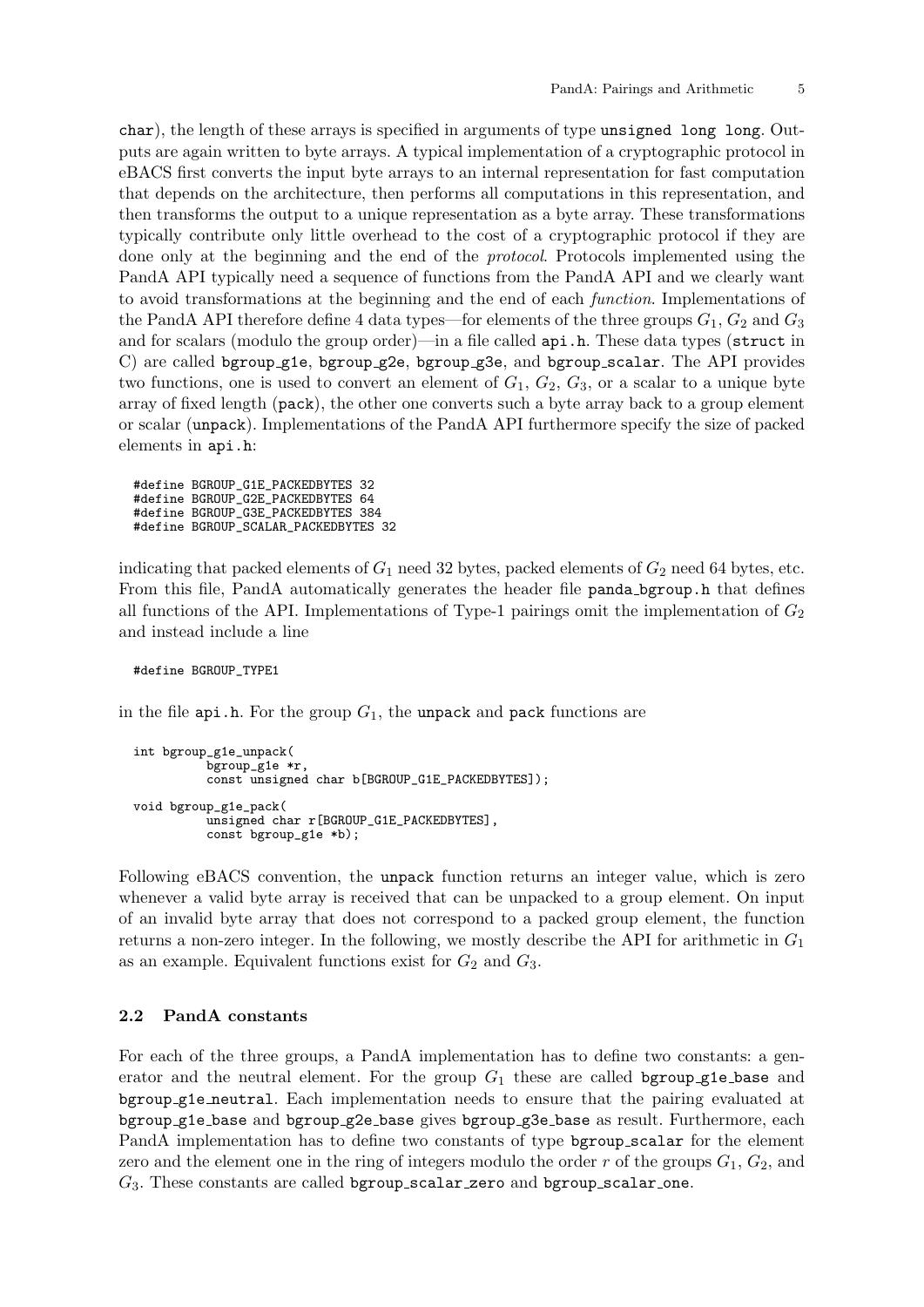<span id="page-5-0"></span>6 C. Chuengsatiansup, M. Naehrig, P. Ribarski, P. Schwabe

#### 2.3 Comparing group elements

One way to compare two group elements for equality is obviously to use the bgroup g1e pack function on both of them and compare the resulting byte arrays for equality. This is typically not the most efficient way to compare equality (except if packing of elements is required anyway). For example, consider two elliptic-curve points in projective coordinates. Conversion to a unique byte array requires transformation to affine coordinates, i.e., two inversions and several multiplications. Comparison for equality only needs a few multiplications. The API therefore has a comparison function

int bgroup\_g1e\_equals(const bgroup\_g1e \*a, const bgroup\_g1e \*b);

which returns 1 if the two elements are equal and 0 if they are not.

As explained in the introduction, this function must be guaranteed to not leak timing information about the two arguments. For cases where none of the two inputs is secret, there is a function

int bgroup\_g1e\_equals\_publicinputs(const bgroup\_g1e \*a, const bgroup\_g1e \*b);

which behaves the same way but is not guaranteed to not leak timing information and may be faster than the constant-time version.

#### 2.4 Addition and doubling

In concrete implementations of pairings, the groups  $G_1$  and  $G_2$  are typically additive groups, while the group  $G_3$  is a multiplicative group. Hence, the core operations for group arithmetic are additions and doublings in  $G_1$  and  $G_2$  and multiplications and squarings in  $G_3$ . It makes sense to treat all three groups as abstract abelian groups and therefore use a common notation for the group operation in all of them. Many papers that treat a pairing as a black box use multiplicative notation for  $G_1, G_2$ , and  $G_3$ . Instead, the PandA API uses additive notation following the crypto scalarmult API of the SUPERCOP benchmarking framework used in eBACS.

Addition of two elements, doubling, and negation (computing the inverse of an element) are done through the functions:

```
void bgroup_g1e_add(bgroup_g1e *r, const bgroup_g1e *a, const bgroup_g1e *b);
void bgroup_g1e_double(bgroup_g1e *r, const bgroup_g1e *a);
void bgroup_g1e_negate(bgroup_g1e *r, const bgroup_g1e *a);
```
Note that the return value is always written to the first argument pointer (as in the eBACS API and also, for example, in the GMP API [\[30\]](#page-16-17)). Note also that the implementation needs to ensure that the addition and doubling functions work for all elements of the group as inputs and that no timing information leaks about these inputs or the output. As before, there are also potentially faster non-constant-time versions of these functions:

```
void bgroup_g1e_add_publicinputs(bgroup_g1e *r, const bgroup_g1e *a, const bgroup_g1e *b);
void bgroup_g1e_double_publicinputs(bgroup_g1e *r, const bgroup_g1e *a);
void bgroup_g1e_negate_publicinputs(bgroup_g1e *r, const bgroup_g1e *a);
```
### 2.5 Scalar multiplication

The default function for performing a scalar multiplication is simply

void bgroup\_g1e\_scalarmult(bgroup\_g1e \*r, const bgroup\_g1e \*a, const bgroup\_scalar \*s);

This function can be made much faster when multiplying a fixed base point that is known at compile time. This potentially faster version is supported for the generator bgroup g1e base through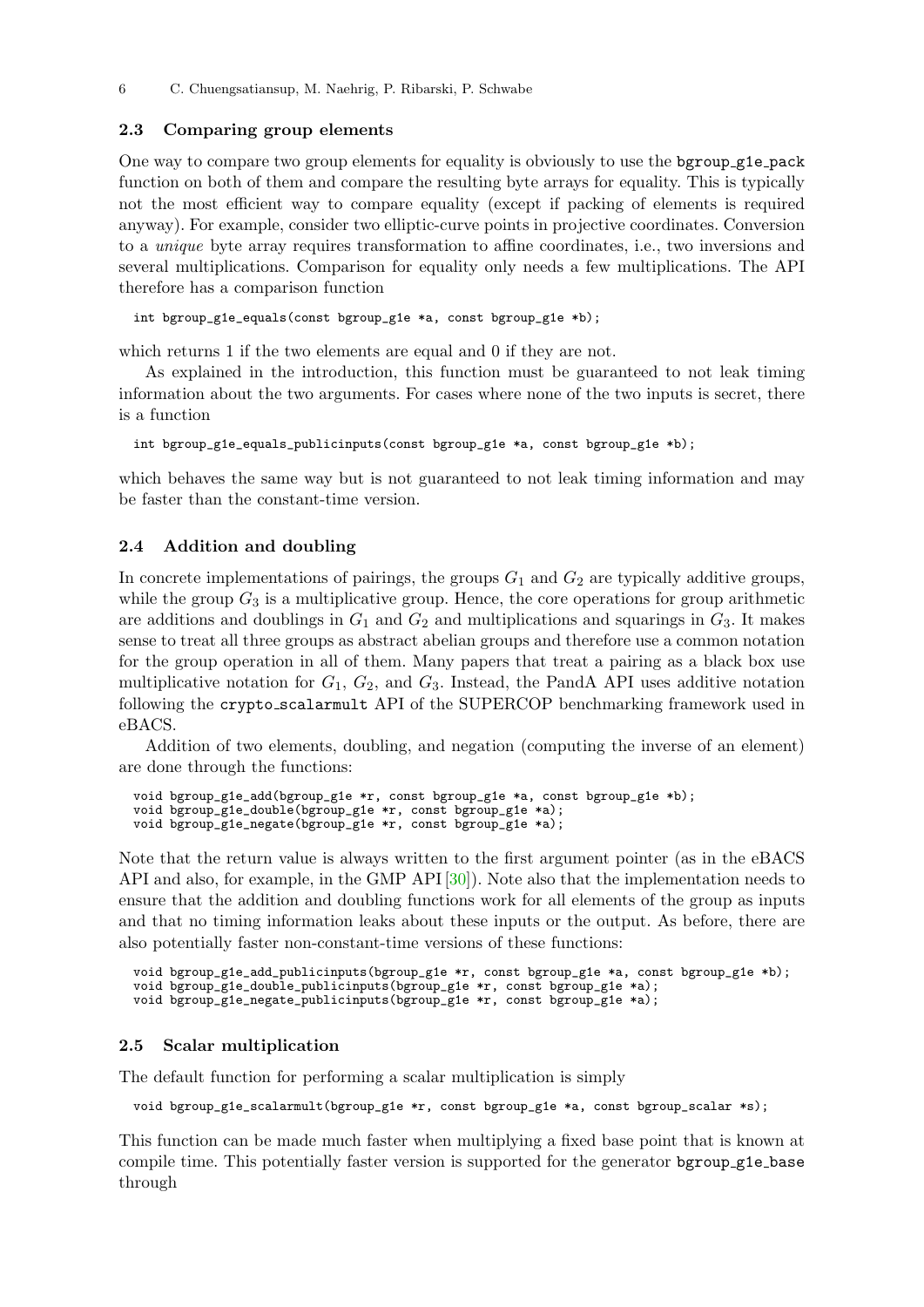#### void bgroup\_g1e\_scalarmult\_base(bgroup\_g1e \*r, const bgroup\_scalar \*s);

Another improvement can be implemented for multi-scalar multiplication, i.e. whenever a sum  $\sum_{i=0}^{m-1} s_i P_i$  of several scalar multiples needs to be computed for m scalars  $s_0, \ldots, s_{m-1}$ and m group elements  $P_0, \ldots, P_{m-1}$ . Such computations are supported through the below function, in which the last (unsigned long long) argument specifies the number  $m$  of scalar multiplications to be performed in the sum.

```
void bgroup_g1e_multiscalarmult(
                bgroup_g1e *r, const bgroup_g1e *a,
                const bgroup_scalar *s, unsigned long long alen);
```
Again, all group elements have to be supported as inputs, constant-time behavior has to be ensured by implementations, and the API also supports non-constant-time (publicinputs) versions of the functions. The input alen is considered public also for the constant-time version.

#### 2.6 Hashing to  $G_1$  and  $G_2$

Many protocols require hashing of arbitrary bit strings to group elements in  $G_1$  and  $G_2$ , which is also supported by the PandA API. The corresponding function for hashing into  $G_1$  is:

void bgroup\_g1e\_hashfromstr(bgroup\_g1e \*r, const unsigned char \*a, unsigned long long alen);

As for the previous functions, there is also a non-constant-time (publicinputs) version of this function. Due to the different ways in which the constant-time and non-constant-time functions are computed, it can be the case that the hashed values obtained by evaluating each version on the same input bit string are different. It is not necessary to insist that both versions compute the same result, because we expect that throughout a protocol, the same input string to a hash function is always either public or private. Therefore, one can consistently select the right version of the function and thus take advantage of faster non-constant-time algorithms.

#### 2.7 Arithmetic on scalars

Various functions are supported for arithmetic on scalars modulo the group order, which are required in various protocols (for example for ECDSA signatures). Specifically these functions are the following:

```
void bgroup_scalar_setrandom(bgroup_scalar *r);
void bgroup_scalar_add(bgroup_scalar *r, const bgroup_scalar *s, const bgroup_scalar *t);
void bgroup_scalar_sub(bgroup_scalar *r, const bgroup_scalar *s, const bgroup_scalar *t);
void bgroup_scalar_negate(bgroup_scalar *r, const bgroup_scalar *s);
void bgroup_scalar_mul(bgroup_scalar *r, const bgroup_scalar *s, const bgroup_scalar *t);
void bgroup_scalar_square(bgroup_scalar *r, const bgroup_scalar *s);
void bgroup_scalar_invert(bgroup_scalar *r, const bgroup_scalar *s);
int bgroup_scalar_equals(const bgroup_scalar *s, const bgroup_scalar *t);
```
Arithmetic on scalars is typically not the performance bottleneck in pairing-based protocols; furthermore we do not expect significant speedups for non-constant-time versions of scalar arithmetic. Therefore, the API does not include publicinputs versions of functions for arithmetic on scalars.

### 2.8 Pairings and products of pairings

Finally, the API function for computing a pairing is

```
void bgroup_pairing(bgroup_g3e *r, const bgroup_g1e *a, const bgroup_g2e *b);
```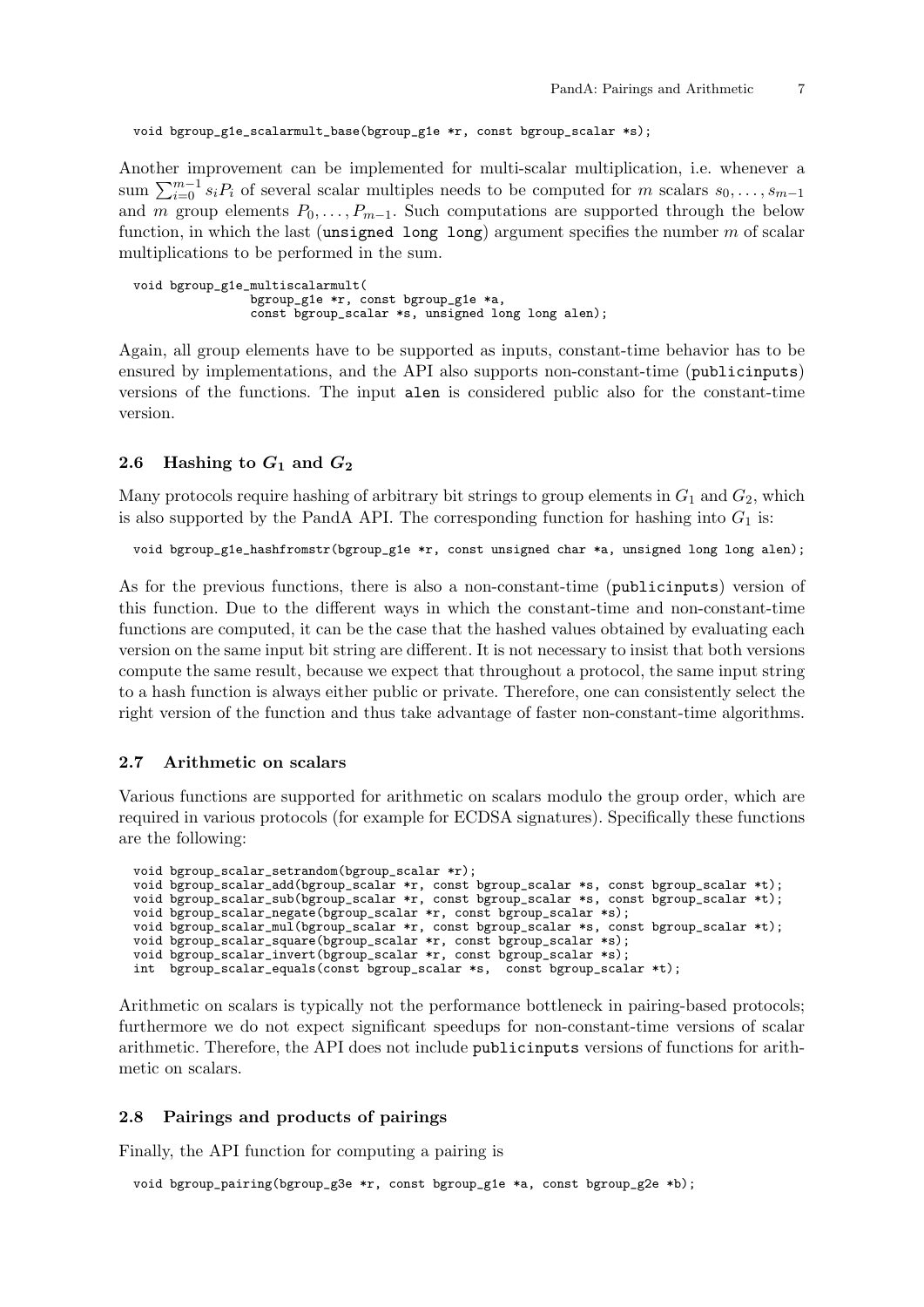<span id="page-7-1"></span>Some protocols need—or can make use of—the product of several pairings (for an example see BLS signatures in Section [4\)](#page-9-0). Computing the product of two pairings can be significantly faster than computing two independent pairings and then multiplying the results. One reason is that the final exponentiation has do be done only once, another reason is that squarings inside the Miller loop can be shared between the two pairings. To support these important speedups, the PandA API includes a function

```
void bgroup_pairing_product(
            bgroup_g3e *r, const bgroup_g1e *a, const bgroup_g2e *b,
            unsigned long long alen);
```
#### <span id="page-7-0"></span>3 PandA reference implementation

This section describes our reference implementation of the API functions from Section [2.](#page-3-0) The implementation provides a 128-bit secure, Type-3 pairing framework.

#### 3.1 Choice of parameters

At the 128-bit security level, the most suitable choice of pairing-friendly curve is a Barreto-Naehrig curve  $[8]$  over a prime field of size roughly 256 bits. We use the 254-bit curve  $E =$  $E_{2,254}$  that has been proposed in [\[49\]](#page-17-14) and has also been used in [\[5\]](#page-15-5). The curve parameter  $u = -(2^{62} + 2^{55} + 1)$  yields 254-bit primes  $p = p(u) = 36u^4 + 36u^3 + 24u^2 + 6u + 1$  and  $r = r(u) = 36u^4 + 36u^3 + 18u^2 + 6u + 1$ , and  $E : y^2 = x^3 + 2$  over  $\mathbb{F}_p$ . Since the embedding degree is  $k = 12$ , the implementation needs to provide the field extension  $\mathbb{F}_{p^{12}}$ . This extension is implemented in the standard way as a tower  $\mathbb{F}_p \subset \mathbb{F}_{p^2} \subset \mathbb{F}_{p^6} \subset \mathbb{F}_{p^{12}}$ .

As usual, the elliptic-curve groups are  $G_1 = E(\mathbb{F}_p)$  and  $G_2$  is the p-eigenspace of the p-power Frobenius in the r-torsion group  $E(\mathbb{F}_{p^{12}})[r]$ , which is represented by an isomorphic group  $G_2' = E'(\mathbb{F}_{p^2})[r]$  on a sextic twist  $E'$  of  $E$  over  $\mathbb{F}_{p^{12}}$ . Whenever we work with elements in  $G_2$ , we make use of their representation as elements in  $G'_2$ , i.e. they are curve points with coefficients in  $\mathbb{F}_{p^2}$  and arithmetic is actually arithmetic on  $\overline{E}'$  over  $\mathbb{F}_{p^2}$ .

#### 3.2 Algorithms

**Packing and unpacking.** To pack elements of the groups  $G_1$  and  $G_2$ , we use the usual way of point compression on elliptic curves. For elliptic-curve arithmetic, points are in Jacobian coordinates. To pack a point, it is first transformed to affine coordinates. The packed representation is the 32-byte array containing the point's 254-bit affine x-coordinate together with the least significant bit of its y-coordinate in one of the remaining two free bits. The other free bit is used to represent the point at infinity.

Given such a byte array, the unpacking algorithm recovers the  $x$ -coordinate and solves the curve equation for the y-coordinate, choosing the right square root according to the least significant bit given in the array. The core of this operation is a square root computation, for which we use different algorithms in  $G_1$  and  $G_2$ . Since  $p \equiv 3 \mod 4$ , in  $G_1$ , we use  $a^{(p+1)/4}$ to compute the square root of  $a \in \mathbb{F}_p$ . The unpack algorithm in  $G_2$  uses [\[2,](#page-15-18) Algorithm 9] to compute the square root. After obtaining a point on the curve, it needs to be checked whether it has order  $r$ , i.e. whether it is in the correct subgroup.

The elements of  $G_3$  are kept as elements of  $\mathbb{F}_{p^{12}}^*$ . The packing algorithm constructs a unique byte array composed of the twelve  $\mathbb{F}_p$ -coefficients of the unique  $\mathbb{F}_{p^{12}}$ -element in  $G_3$ . The unpack algorithm simply converts the byte array back to an  $\mathbb{F}_{p^{12}}$ -element and checks that the order of the element is r. At the time of writing this paper, the implementation does not compress pairing values. However, this will be changed. Pairing values can be compressed to one third the length of an  $\mathbb{F}_{p^{12}}$ -element by using the techniques described in [\[55,](#page-17-15)[32](#page-16-18)[,44](#page-16-19)[,5\]](#page-15-5).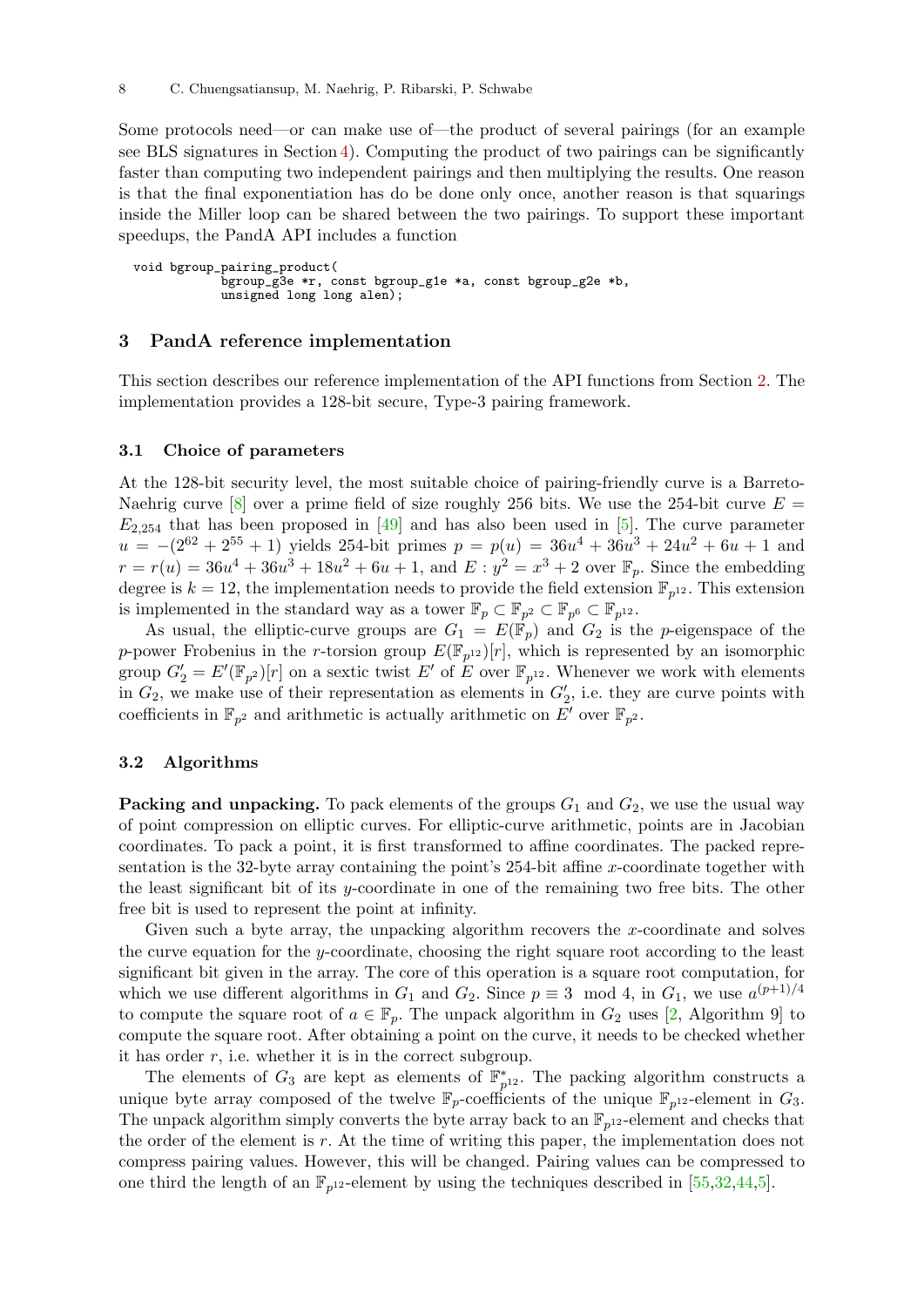<span id="page-8-2"></span>**Comparison.** To compare elements of the groups  $G_1$  and  $G_2$ , we need to compare points that are represented in (projective) Jacobian coordinates. The standard way of comparing these redundant representations is to multiply through by the respective powers of the Zcoordinate. This does not need inversions, in contrast to a conversion to affine coordinates. Comparison in the group  $G_3$  can directly compare  $\mathbb{F}_{p^{12}}$ -elements or the respective compressed representations.

**Hashing to**  $G_1$  **and**  $G_2$ **.** The standard non-constant-time algorithm to hash an arbitrary string to a point on an elliptic curve is the "try-and-increment" method introduced in [\[19\]](#page-15-1). The message is concatenated with a counter and hashed by a cryptographic hash function to an element of the underlying finite field. If this element is a valid x-coordinate, compute one of the corresponding  $y$  coordinates; otherwise increase the counter and repeat the procedure. We use this method for non-constant-time hashing to  $G_1$  and  $G_2$ .

For constant-time hashing to  $G_1$  and  $G_2$  we use the algorithm described in [\[27\]](#page-16-20) which is based on the algorithm by Shallue and van der Woestijne described in [\[57\]](#page-17-16). The conditional branches in the algorithm (in particular choosing between one out of three possible solutions) are implemented through constant-time conditional-copy operations.

We do not yet include the indistinguishable hashing described in  $[27]$ . This would require carrying out two independent hashing operations to the curve (e.g., by using two different cryptographic hash functions) and then adding the results.

**Group addition.** We represent elements of  $G_1$  and  $G_2$  in Jacobian coordinates. For nonconstant-time addition we use the addition formulas by Bernstein and Lange that take 11 multiplications and 5 squarings<sup>[6](#page-8-0)</sup>. If the inputs happen to be one of the special cases that are not handled by the formulas we use conditional branches to switch to doubling or to returning the point at infinity. Doubling uses the formulas by Lange that take 5 squarings and 2 multiplications<sup>[7](#page-8-1)</sup>.

Constant-time complete addition on a Weierstrass curve is not easy to do efficiently. There exist no complete formulas  $[21,$  Theorem 1. The unified formulas proposed in  $[37, 5.5.2]$  $[37, 5.5.2]$  can handle doublings but they achieve this by moving the special cases to other points (specifically, addition of points of the form  $(x_1, y_1)$  and  $(x_2, -y_1)$  with  $x_1 \neq x_2$ ). Here, we evaluate two sets of formulas and use constant-time conditional copies to choose between the two outputs. We do that with the addition and doubling formulas described above. Note that protocols are typically not bottlenecked by additions but rather by scalar multiplications. Constanttime scalar-multiplication can use much faster dedicated addition as long as we can be sure that scalars are smaller than the group order. This is also compatible with the GLV/GLS decomposition described in the next paragraph.

Scalar multiplication. For the scalar multiplication algorithms implemented in PandA for each of the three groups, we distinguish between constant-time algorithms and their more efficient counterparts public inputs. For each case, there are three algorithms: general scalar multiplication, scalar multiplication of a fixed base point, and multi-scalar multiplication.

Scalar multiplication of a fixed base point that is known at compile time is done by precomputing 512 multiples of that point in a table and then using these to compute the scalar multiple. The method we use is described in detail by Bernstein et al. [\[12](#page-15-10)[,13,](#page-15-11) Section 4]. Since we do not expect a significant speed-up by moving from the constant-time to a variable-time version, we also use the constant-time algorithm in the function on public inputs.

The standard case of scalar multiplication uses efficient endomorphisms on the BN curve by splitting the scalars via 2-dimensional GLV in  $G_1$  and 4-dimensional GLS decomposition in  $G_2$  and  $G_3$ . See the work by Bos, Costello, and Naehrig [\[20\]](#page-15-6) for details. In  $G_1$ , we slightly

<span id="page-8-0"></span><sup>6</sup> <http://www.hyperelliptic.org/EFD/g1p/auto-shortw-jacobian-0.html#addition-add-2007-bl>

<span id="page-8-1"></span><sup>7</sup> <http://www.hyperelliptic.org/EFD/g1p/auto-shortw-jacobian-0.html#doubling-dbl-2009-l>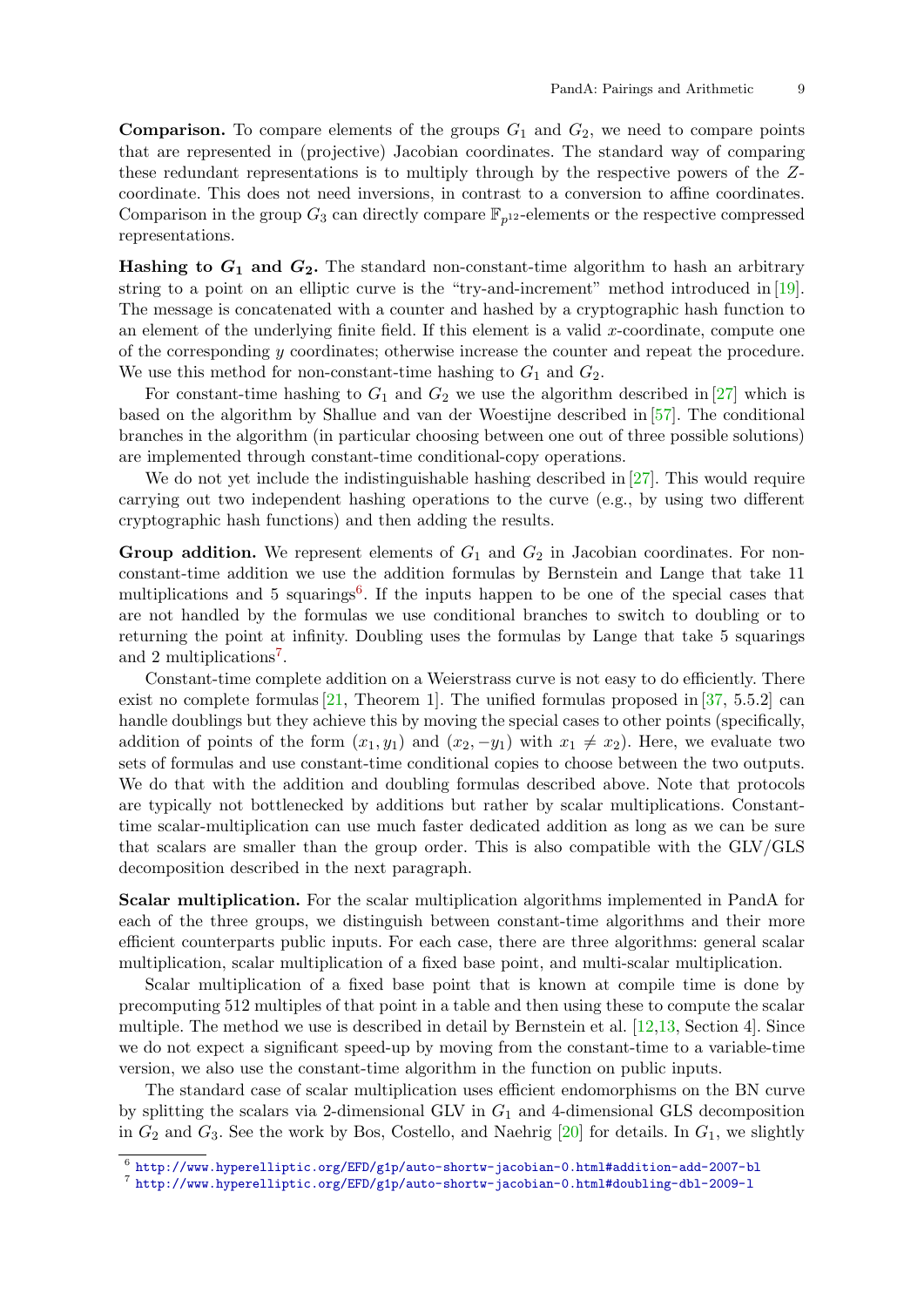<span id="page-9-1"></span>differ from the method in [\[20\]](#page-15-6). After the scalar decomposition in the constant-time function, we save a few additions by using a fixed signed window of size 5 and two additions per lookup, instead of the table with window size 2 and one addition. The function on public inputs uses a signed sliding window of size 5. The constant-time algorithms in  $G_2$  and  $G_3$  are as described in [\[20\]](#page-15-6), the variable-time algorithms use signed sliding windows of size 4.

The variable-time algorithm for multi-scalar multiplication first applies the GLV/GLS scalar decomposition. For small batch sizes it then uses joint-signed-sliding-window scalar multiplication; for larger batch sizes (> 16 for  $G_1$  and > 8 for  $G_2$  and  $G_3$ ) we use Bos-Coster scalar multiplication (described in [\[25,](#page-16-23) Section 4]). For the constant-time version, due to the slow complete addition routine, the function currently simply carries out each scalar multiplication separately and adds them together at the end. For the group  $G_3$ , it seems worthwhile to implement exponentiations of compressed values using the methods of Stam and Lenstra [\[58\]](#page-17-17). We are planning to consider this optimization.

Pairing computation. The pairing algorithm computes the optimal ate pairing on the same BN curve as [\[5\]](#page-15-5). Unlike [\[5\]](#page-15-5) we do not use standard projective coordinates but Jacobian coordinates as in  $\left[45\right]$ . We use lazy reduction for arithmetic in the extension fields as described in  $[5]$ . The final exponentiation implements the same approach as  $[17]$ , we use the cyclotomic squarings from  $[33,$  Section 3.1], but we do not use the compressed squarings described in  $[5,$ Section 5.2].

We are planning to continue optimizing pairing computation by experimenting with standard projective coordinates, a final exponentiation with compressed squarings [\[5\]](#page-15-5), and faster low-level arithmetic.

**Low-level arithmetic.** The low-level arithmetic in  $\mathbb{F}_p$  and arithmetic on scalars are implemented in AMD64 assembly. We use Montgomery representation for elements in  $\mathbb{F}_p$ ; scalars are represented in "standard" form because in scalar multiplication we need access to the binary representation. Modular reduction of scalars uses Barrett reduction [\[9\]](#page-15-19).

We have not yet implemented inlined arithmetic in  $\mathbb{F}_{p^2}$  in assembly. We are planning to include this optimization and expect significant performance improvements for pairing computation and for arithmetic in  $G_2$  and  $G_3$ .

We also have a compatible implementation of the field arithmetic entirely written in C to support other platforms. We will continue to optimize the software with assembly implementations for other platforms, in particular ARM processors with NEON support.

#### 3.3 Performance

We benchmarked our software (with  $\mathbb{F}_p$  arithmetic implemented in assembly) on one core of an Intel Core i5-3210M processor with Turbo Boost and Hyperthreading disabled. For each function we carried out 100 computations on random inputs. The median and quartiles of the cycle counts measured in these experiments are reported in Tables [1,](#page-10-0) [2,](#page-11-0) [3,](#page-12-0) and [4.](#page-13-0)

### <span id="page-9-0"></span>4 Implementing protocols with PandA

In this section we consider BLS signatures [\[19\]](#page-15-1) as a small example of a pairing-based protocol implemented in PandA. We choose this example, because it illustrates the use of most API functions of PandA and because cryptographic signatures (unlike more complex cryptographic protocols) are supported by the eBACS benchmarking project [\[14\]](#page-15-7). The software presented in this section implements the eBACS API for cryptographic signatures and we will submit our software to eBACS for public benchmarking.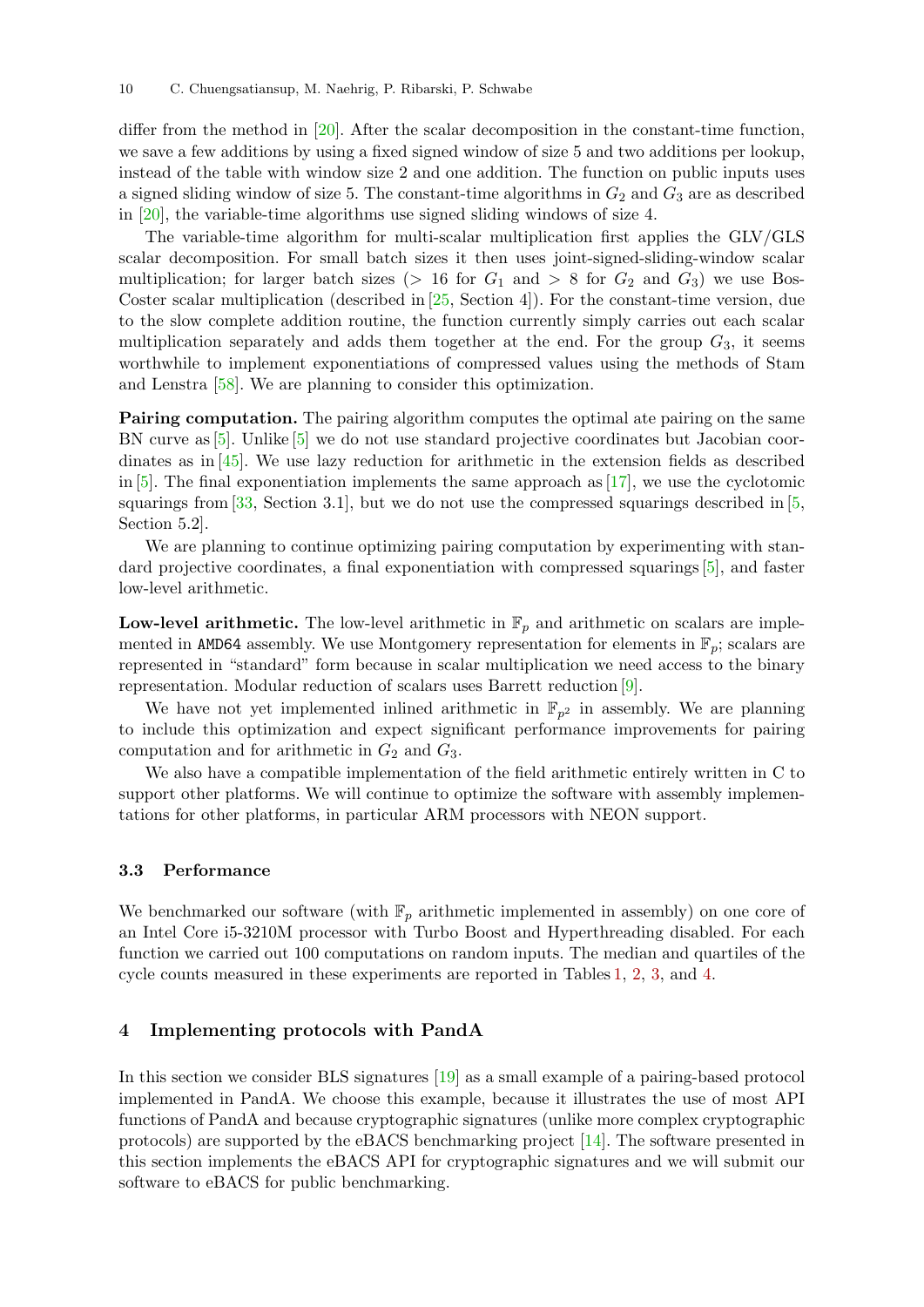| <b>API</b> function                            | $25\%$ quartile   |                   | $\text{median}$ 75% quartile |
|------------------------------------------------|-------------------|-------------------|------------------------------|
| bgroup_g1e_unpack                              | 39140             | 39184             | 39212                        |
| bgroup_g1e_pack                                | 39512             | 39548             | 39568                        |
| bgroup_g1e_hashfromstr (59 bytes)              | 198780            | 198908            | 198964                       |
| bgroup_g1e_add                                 | 6052              | 6080              | 6100                         |
| bgroup_g1e_double                              | 1204              | 1216              | 1224                         |
| bgroup_g1e_negate                              | 36                | 36                | 40                           |
| bgroup_g1e_scalarmult                          | 346852            | 347024            | 347180                       |
| bgroup_g1e_scalarmult_base                     | 128468            | 128596            | 128696                       |
| bgroup_g1e_multiscalarmult                     |                   |                   |                              |
| $(n=2)$                                        | 705564            | 705820            | 706056                       |
| $(n=3)$                                        | 1058308           | 1058644           | 1059128                      |
| $(n=4)$                                        | 1411188           | 1411644           | 1411944                      |
| $(n=8)$                                        | 2822252           | 2823148           | 2826864                      |
| $(n=32)$                                       |                   | 11294736 11296364 | 11298420                     |
| $(n=128)$                                      | 45181816 45186732 |                   | 45193356                     |
| bgroup_g1e_equals                              | 1124              | 1132              | 1140                         |
| bgroup_g1e_hashfromstr_publicinputs (59 bytes) | 41752             | 83168             | 83696                        |
| bgroup_g1e_add_publicinputs                    | 2456              | 2468              | 2476                         |
| bgroup_g1e_double_publicinputs                 | 1180              | 1192              | 1200                         |
| bgroup_g1e_negate_publicinputs                 | 36                | 36                | 40                           |
| bgroup_g1e_scalarmult_publicinputs             | 284228            | 288240            | 290788                       |
| bgroup_g1e_scalarmult_base_publicinputs        | 102184            | 104024            | 105772                       |
| bgroup_g1e_multiscalarmult_publicinputs        |                   |                   |                              |
| $(n=2)$                                        | 415076            | 419860            | 423440                       |
| $(n=3)$                                        | 551124            | 556792            | 560712                       |
| $(n = 4)$                                      | 710416            | 715396            | 722000                       |
| $(n=8)$                                        | 1229100           | 1238660           | 1246568                      |
| $(n=32)$                                       | 4727808           | 4741472           | 4752772                      |
| $(n = 128)$                                    |                   | 14590168 14605364 | 14635184                     |
| bgroup_g1e_equals_publicinputs                 | 576               | 580               | 588                          |

<span id="page-10-0"></span>

|  |  |  |  | Table 1. Cycle counts for arithmetic operations in $G_1$ on Intel Core i5-3210M. |  |  |  |  |  |
|--|--|--|--|----------------------------------------------------------------------------------|--|--|--|--|--|
|--|--|--|--|----------------------------------------------------------------------------------|--|--|--|--|--|

### 4.1 The BLS signature scheme

We briefly describe the three algorithms — key generation, signing, and verification — of the BLS scheme for an asymmetric, Type-3 pairing. Let  $Q \in G_2$  be a system-wide fixed base point for  $G_2$ .

**Key generation.** Pick a random scalar  $s \in \mathbb{Z}_r^*$ . Compute the scalar multiple  $R \leftarrow [s]Q$ . Return  $R$  as the public key and  $s$  as the private key.

**Signing.** Hash the message m to an element M in  $G_1$ . Use the private key s to compute  $S = [s]M$ . Return the x-coordinate of the result S as the signature  $\sigma$ .

**Verification.** Upon receiving a signature  $\sigma$ , a message m, and the public key R, find an element  $S \in G_1$  such that its x-coordinate corresponds to  $\sigma$  and it has order r. If no such point exists, reject the signature. Then calculate  $t_1 \leftarrow e(S, Q)$ . Compute the hash  $M \in G_1$  of the message m, and compute  $t_2 \leftarrow e(M, R)$ . The signature is accepted if  $t_1 = t_2$  or  $t_1 = -t_2$ and rejected otherwise. Note that we use additive notation in  $G_3$ .

This scheme requires one scalar multiplication for key generation, one scalar multiplication for signature generation, and the comparison of two pairing values for signature verification. In our case the signature is the packed value of the elliptic-curve point, which includes the information on the sign of the correct y-coordinate. We therefore compute the unique point  $S$  corresponding to the signature  $\sigma$ , and to verify we only need to check whether  $e(-S, Q) \cdot e(M, R) = 1$ .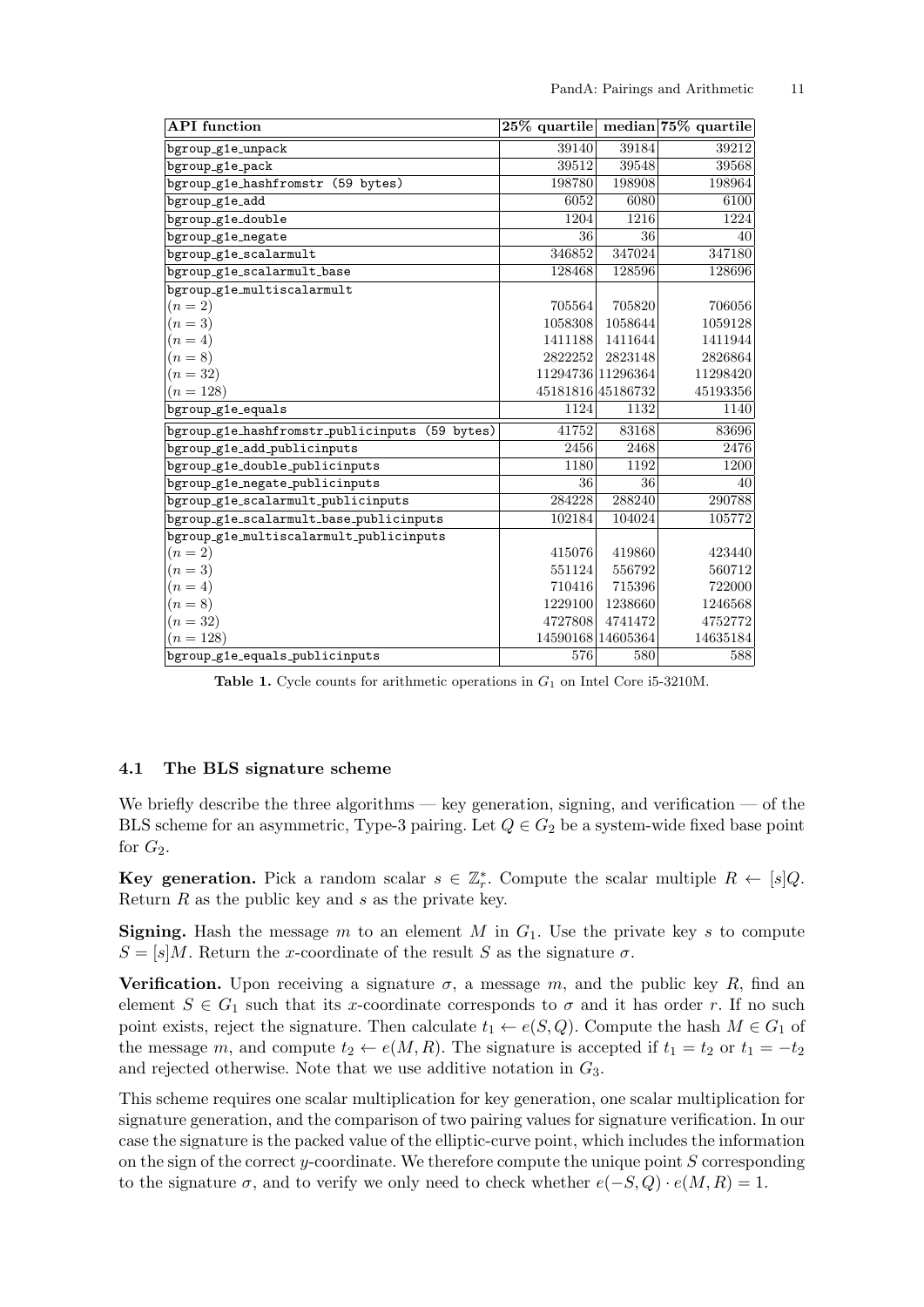| <b>API</b> function                            | $25\%$ quartile     |                     | median 75% quartile |
|------------------------------------------------|---------------------|---------------------|---------------------|
| bgroup_g2e_unpack                              | 1864580             | 1864884             | 1865396             |
| bgroup_g2e_pack                                | 42080               | 42124               | $\overline{42160}$  |
| bgroup_g2e_hashfromstr (59 bytes)              | 2435116             | 2435564             | 2439536             |
| bgroup_g2e_add                                 | 16048               | 16072               | 16096               |
| bgroup_g2e_double                              | 2924                | 2940                | 2948                |
| bgroup_g2e_negate                              | 60                  | 60                  | 64                  |
| bgroup_g2e_scalarmult                          | 764628              | 764808              | 765088              |
| bgroup_g2e_scalarmult_base                     | 336788              | 336916              | 337060              |
| bgroup_g2e_multiscalarmult                     |                     |                     |                     |
| $(n=2)$                                        | 1563312             | 1563668             | 1564040             |
| $(n=3)$                                        | 2344964             | 2345496             | 2346704             |
| $(n = 4)$                                      | 3126720             | 3127116             | 3131192             |
| $(n=8)$                                        | 6253984             | 6257528             | 6258700             |
| $(n=32)$                                       | 25024136            | 25027200            | 25031036            |
| $(n=128)$                                      |                     | 100103176 100117420 | 100157284           |
| bgroup_g2e_equals                              | 3100                | 3112                | 3124                |
| bgroup_g2e_hashfromstr_publicinputs (59 bytes) | 298524              | 299884              | 894696              |
| bgroup_g2e_add_publicinputs                    | 6572                | 6596                | 6608                |
| bgroup_g2e_double_publicinputs                 | 2960                | 2972                | 2992                |
| bgroup_g2e_negate_publicinputs                 | 60                  | 60                  | 64                  |
| bgroup_g2e_scalarmult_publicinputs             | $\overline{612012}$ | 625636              | 635656              |
| bgroup_g2e_scalarmult_base_publicinputs        | 273468              | 278372              | 283056              |
| bgroup_g2e_multiscalarmult_publicinputs        |                     |                     |                     |
| $(n=2)$                                        | 1031736             | 1043332             | 1060796             |
| $(n=3)$                                        | 1477392             | 1492796             | 1510148             |
| $(n=4)$                                        | 1889684             | 1912744             | 1928124             |
| $(n=8)$                                        | 3443640             | 3467764             | 3489032             |
| $(n=32)$                                       | 10293932            | 10329088            | 10366420            |
| $(n=128)$                                      | 32941972            | 32991824            | 33061804            |
| bgroup_g2e_equals_publicinputs                 | 3104                | 3116                | 3120                |

12 C. Chuengsatiansup, M. Naehrig, P. Ribarski, P. Schwabe

<span id="page-11-0"></span>Table 2. Cycle counts for arithmetic operations in  $G_2$  on Intel Core i5-3210M.

### 4.2 Implementation with PandA

Our example implementation follows the eBATS API which consists of three functions, namely, crypto sign keypair, crypto sign, and crypto sign open. The details of each function are as follows.

The function crypto\_sign\_keypair generates the public and private key pair. It requires one fixed-basepoint scalar multiplication in  $G_2$ . The complete code for keypair generation is given in Listing [1.](#page-13-1) The macro CRYPTO BYTES is required by the eBACS API and is set to BGROUP G1E PACKEDBYTES in a file called api.h.

The function crypto sign computes the signature upon receiving the message. This function also requires hashing to  $G_1$  (we assume that the message is public and use the publicinputs version) and one scalar multiplication in  $G_1$ . The complete code for signing is given in Listing [2.](#page-13-2)

The function crypto\_sign\_open verifies whether the signature belongs to the message. As described in the previous subsection, a naive method to compare whether two pairing values are equal is to first compute those two pairings, then compare the results. It is obvious that one can avoid the computation of two pairings. Instead, one computes a product of two pairings and checks whether it is equal to one. In this way, verification needs hashing to  $G_1$ and one pairing-product computation. The code for signature verification is given in Listing [3.](#page-14-0)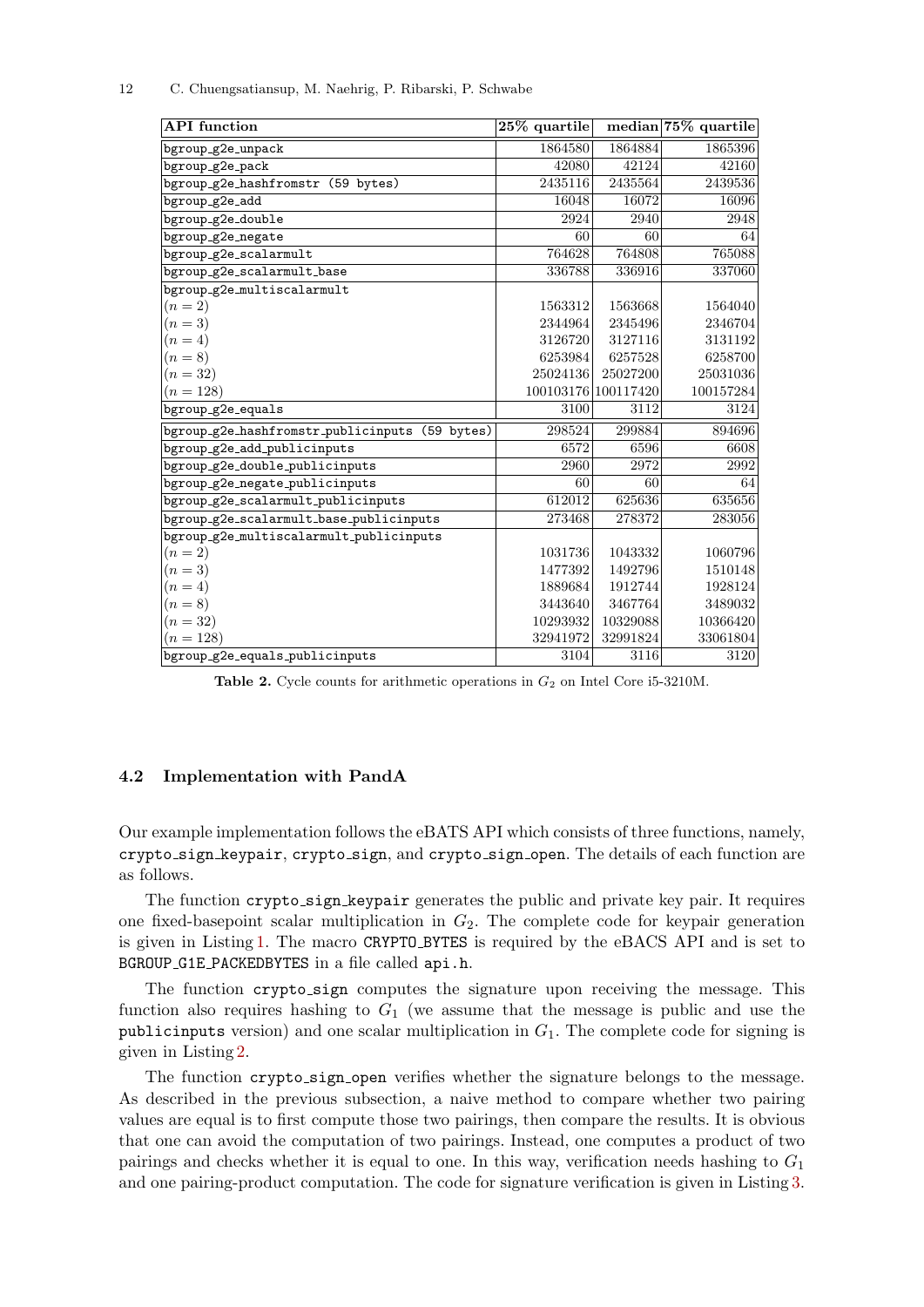| <b>API</b> function                     | $25\%$ quartile |                     | $median$ 75% quartile |
|-----------------------------------------|-----------------|---------------------|-----------------------|
| bgroup_g3e_unpack                       | 1832068         | 1832404             | 1833044               |
| bgroup_g3e_pack                         | 424             | 424                 | 428                   |
| bgroup_g3e_add                          | 8020            | 8032                | 8048                  |
| bgroup_g3e_double                       | 5548            | 5560                | 5572                  |
| bgroup_g3e_negate                       | 172             | 176                 | 180                   |
| bgroup_g3e_scalarmult                   | 1120300         | 1120552             | 1120936               |
| bgroup_g3e_scalarmult_base              | 608964          | 609148              | 609320                |
| bgroup_g3e_multiscalarmult              |                 |                     |                       |
| $(n=2)$                                 | 2255028         | 2255624             | 2258896               |
| $(n=3)$                                 | 3382628         | 3383284             | 3387392               |
| $(n=4)$                                 | 4510336         | 4511420             | 4515516               |
| $(n=8)$                                 | 9024924         | 9025736             | 9026820               |
| $(n=32)$                                | 36100180        | 36103240            | 36109596              |
| $(n=128)$                               |                 | 144408660 144446076 | 144467856             |
| bgroup_g3e_equals                       | 8304            | 8324                | 8336                  |
| bgroup_g3e_add_publicinputs             | 8024            | 8044                | 8056                  |
| bgroup_g3e_double_publicinputs          | 5548            | 5556                | 5568                  |
| bgroup_g3e_negate_publicinputs          | 176             | 176                 | 180                   |
| bgroup_g3e_scalarmult_publicinputs      | 852272          | 864136              | 877804                |
| bgroup_g3e_scalarmult_base_publicinputs | 609004          | 609188              | 609352                |
| bgroup_g3e_multiscalarmult_publicinputs |                 |                     |                       |
| $(n=2)$                                 | 2255104         | 2255424             | 2258836               |
| $(n=3)$                                 | 3382688         | 3383368             | 3387800               |
| $(n=4)$                                 | 4510680         | 4512684             | 4515652               |
| $(n=8)$                                 | 4272080         | 4297668             | 4330036               |
| $(n=32)$                                | 12768868        | 12803832            | 12843124              |
| $(n = 128)$                             | 40764052        | 40825956            | 40876608              |
| bgroup_g3e_equals_publicinputs          | 8304            | 8320                | 8332                  |

<span id="page-12-0"></span>Table 3. Cycle counts for arithmetic operations in  $G_3$  on Intel Core i5-3210M.

### 4.3 Performance

We benchmarked the BLS implementation on the same Core i5-3210M running at 2.5 GHz that we also used for the detailed benchmarks of our reference implementation of the API. We will also submit the software to eBACS for public benchmarking. Key generation takes 378848 cycles. Signing (of a 59-byte message) takes 434640 cycles (this is a median of 10000 measurements, the quartiles are 428616 and 511764). Verification of a signature on a 59-byte message takes 5832584 cycles (again, this is a median, the quartiles are 5797640 and 5874292). To our knowledge these are the fastest reported speeds of a BLS signature implementation at the 128-bit security level. We would like to compare performance with the BLS implementation by Scott included in SUPERCOP. However, it seems that the software fails to build on 64-bit platforms; consequently eBACS does not contain benchmark results of the "bls" software on such platforms.

We ran the benchmark included in the RELIC framework (version 0.3.5) on the same machine that we used for benchmarking. The times reported by this RELIC benchmark are 609966 nanoseconds for BLS key generation, 510775 nanoseconds for signing and 6910615 nanoseconds for verification. At a clock speed of 2.5 GHz this corresponds to 1524915 cycles for key generation, 1276937 cycles for signing, and 17276537 cyles for verification; about three times slower than our implementation.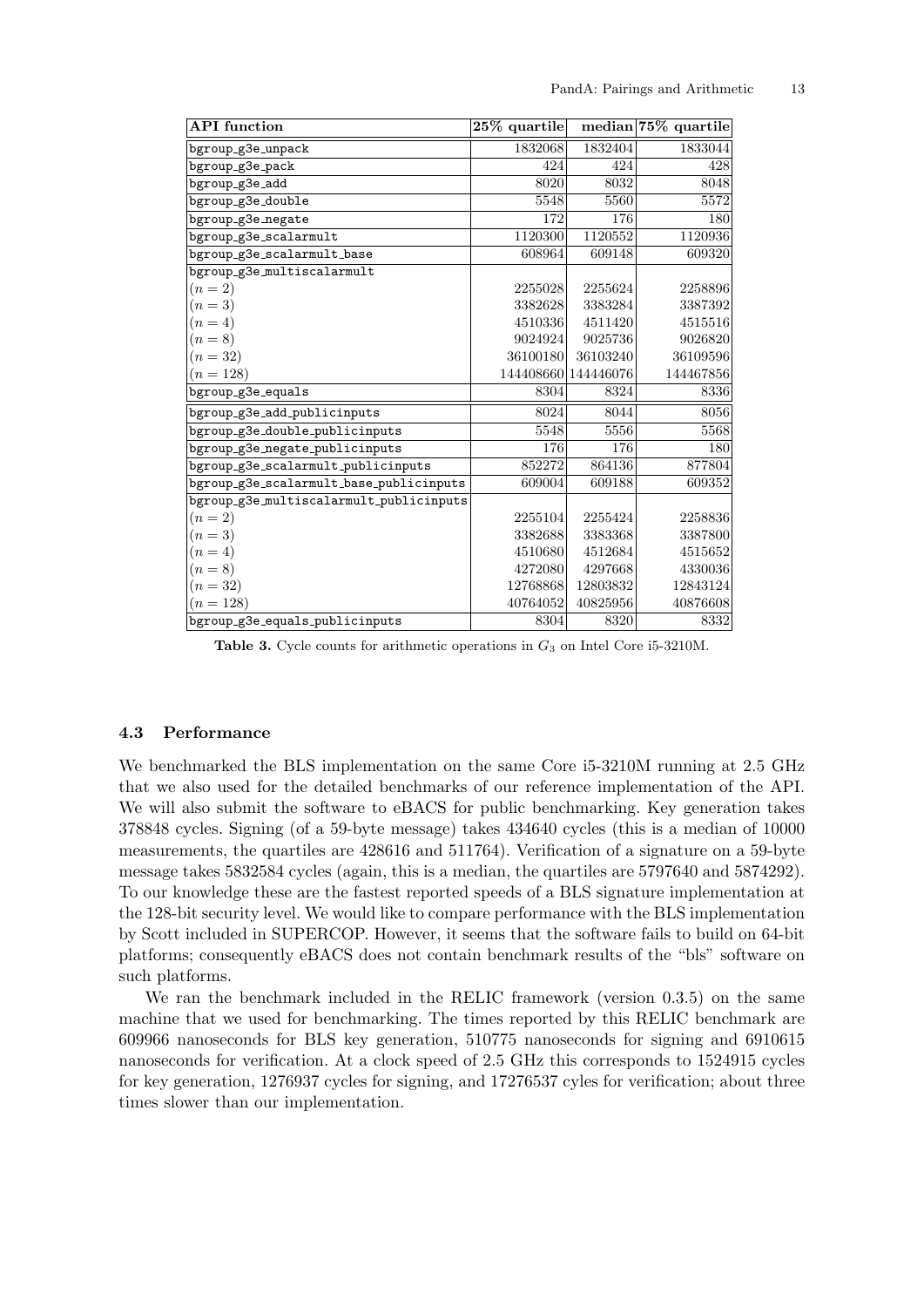| <b>API</b> function    | $25\%$ quartile |                     | median 75% quartile |
|------------------------|-----------------|---------------------|---------------------|
| bgroup_pairing         | 2566580         | 2567116             | 2572096             |
| bgroup_pairing_product |                 |                     |                     |
| $(n = 2)$              | 3831724         | 3832644             | 3837688             |
| $(n=3)$                | 5089192         | 5093724             | 5094728             |
| $(n=4)$                | 6347328         | 6351260             | 6352588             |
| $(n=8)$                | 11380604        | 11381384            | 11383420            |
| $(n=32)$               | 41565448        | 41569424            | 41588976            |
| $(n=128)$              |                 | 162321836 162364916 | 162387468           |

<span id="page-13-0"></span>Table 4. Cycle counts for pairing computation on Intel Core i5-3210M.

<span id="page-13-1"></span>Listing 1 Public and private key generation

```
int crypto_sign_keypair(
  unsigned char *pk,
  unsigned char *sk
)
{
  // private key //
  bgroup_scalar x;
  bgroup_scalar_setrandom(&x);
  bgroup_scalar_pack(sk, &x);
  // public key //
  bgroup_g2e r;
  bgroup_g2_scalarmult_base(&r, &x);
  bgroup_g2_pack(pk, &r);
 return 0;
}
```

```
Listing 2 Signature generation
```

```
int crypto_sign(
 unsigned char *sm,
  unsigned long long *smlen,
  const unsigned char *m,
  unsigned long long mlen,
  const unsigned char *sk)
{
  bgroup_g1e p, p1;
  bgroup_scalar x;
  int i,r;
  bgroup_g1e_hashfromstr_publicinputs(&p, m, mlen);
  r = bgroup_scalar_unpack(&x, sk);
  bgroup_g1e_scalarmult(&p1, &p, &x);
  bgroup_g1e_pack(sm, &p1);
  for (i = 0; i < mlen; i++)
  sm[i + CRYPTO_BYTES] = m[i];*smlen = mlen + CRYPTO_BYTES;
 return -r;
}
```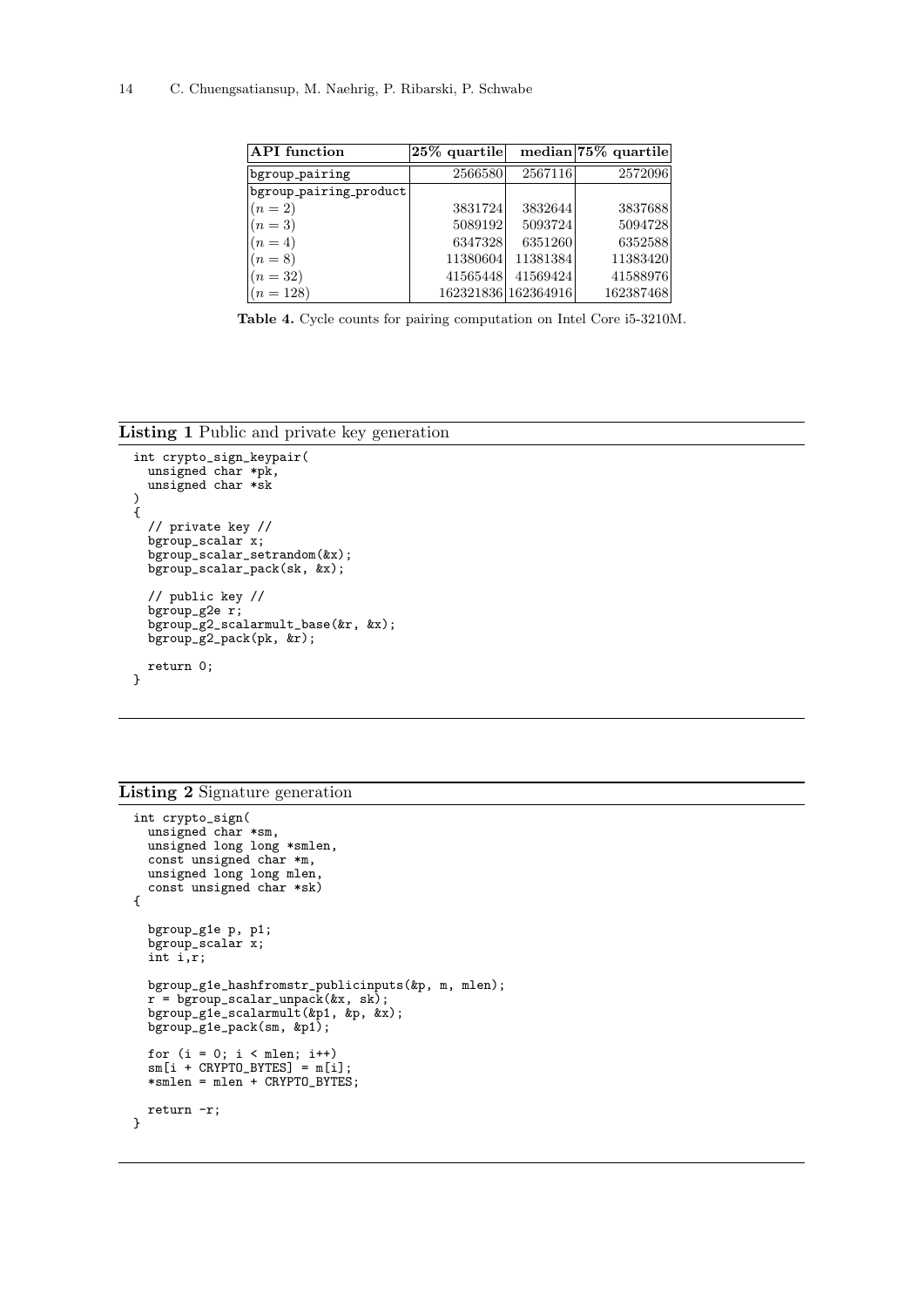<span id="page-14-0"></span>Listing 3 Signature verification

```
int crypto_sign_open(
  unsigned char *m,
 unsigned long long *mlen,
 const unsigned char *sm,
 unsigned long long smlen,
 const unsigned char *pk)
{
 bgroup_g1e p[2];
 bgroup_g2e q[2];
  bgroup_g3e r;
  unsigned long long i;
 int ok;
 ok = !bgroup_g1e_unpack(p, sm);
  bgroup_g1e_negate_publicinputs(p, p);
  q[0] = bgroup_g2e_base;
  bgroup_g1e_hashfromstr_publicinputs(p+1, sm + CRYPTO_BYTES, smlen - CRYPTO_BYTES);
  ok &= !bgroup_g2e_unpack(q+1, pk);
 bgroup_pairing_product(&r, p, q, 2);
 ok &= bgroup_g3e_equals(&r, &bgroup_g3e_neutral);
 if (ok)
 {
    for (i = 0; i < smlen - CRYPTO_BYTES; i++)
      m[i] = sm[i + CRYPTO_BYTES];*mlen = smlen - CRYPTO_BYTES;return 0;
 }
 else
 {
    for (i = 0; i < smlen - CRYPTO_BYTES; i++)
      m[i] = 0;
    *mlen = (unsigned long long) (-1);
   return -1;
  }
}
```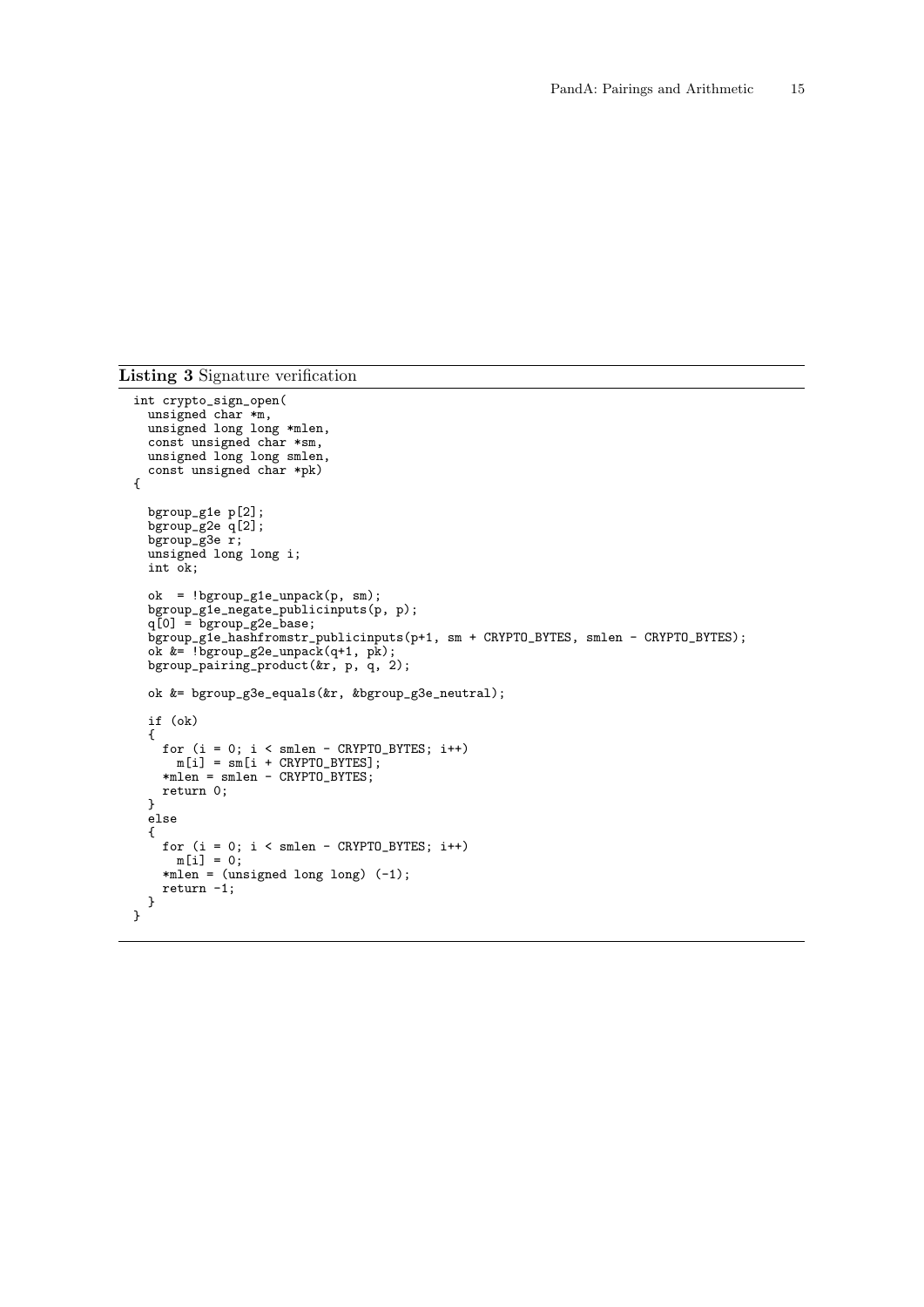<span id="page-15-20"></span>16 C. Chuengsatiansup, M. Naehrig, P. Ribarski, P. Schwabe

#### References

- <span id="page-15-9"></span>1. Gora Adj, Alfred Menezes, Thomaz Oliveira, and Francisco Rodríguez-Henríquez. Weakness of  $\mathbb{F}_{36\text{-}509}$  for discrete logarithm cryptography. Cryptology ePrint Archive, Report 2013/446, 2013. [http://eprint.](http://eprint.iacr.org/2013/446/) [iacr.org/2013/446/](http://eprint.iacr.org/2013/446/). [2](#page-1-0)
- <span id="page-15-18"></span>2. Gora Adj and Francisco Rodríguez-Henríquez. Square root computation over even extension fields. Cryptology ePrint Archive, Report 2012/685, 2012. <http://eprint.iacr.org/>. [8](#page-7-1)
- <span id="page-15-16"></span>3. Joseph A. Akinyele, Christina Garman, Ian Miers, Matthew W. Pagano, Michael Rushanan, Matthew Green, and Aviel D. Rubin. Charm: a framework for rapidly prototyping cryptosystems. Journal of Cryptographic Engineering, 3(2):111–128, 2013. <http://eprint.iacr.org/2011/617/>. [4](#page-3-1)
- <span id="page-15-15"></span>4. D. F. Aranha and C. P. L. Gouvêa. RELIC is an Efficient LIbrary for Cryptography. [http://code.](http://code.google.com/p/relic-toolkit/) [google.com/p/relic-toolkit/](http://code.google.com/p/relic-toolkit/). [4](#page-3-1)
- <span id="page-15-5"></span>5. Diego F. Aranha, Koray Karabina, Patrick Longa, Catherine H. Gebotys, and Julio L´opez. Faster explicit formulas for computing pairings over ordinary curves. In Kenneth G. Paterson, editor, Advances in Cryptology – Eurocrypt 2011, volume 6632 of Lecture Notes in Computer Science, pages 48–68. Springer, 2011. <http://eprint.iacr.org/2010/526/>. [2,](#page-1-0) [8,](#page-7-1) [10](#page-9-1)
- <span id="page-15-8"></span>6. Razvan Barbulescu, Pierrick Gaudry, Antoine Joux, and Emmanuel Thomé. A quasi-polynomial algorithm for discrete logarithm in finite fields of small characteristic. Cryptology ePrint Archive, Report 2013/400, 2013. <http://eprint.iacr.org/2013/400/>. [2](#page-1-0)
- <span id="page-15-3"></span>7. Paulo S.L.M. Barreto, H. Y. Kim, B. Lynn, and M. Scott. Efficient algorithms for pairing-based cryptosystems. In Moti Yung, editor, Advances in Cryptology – CRYPTO 2002, volume 2442 of Lecture Notes in Computer Science, pages 354–368. Springer, 2002. <http://eprint.iacr.org/2002/008>. [1](#page-0-0)
- <span id="page-15-17"></span>8. Paulo S.L.M. Barreto and Michael Naehrig. Pairing-friendly elliptic curves of prime order. In Bart Preneel and Stafford Tavares, editors, Selected Areas in Cryptography, volume 3897 of Lecture Notes in Computer Science, pages 319–331. Springer, 2006. <http://cryptosith.org/papers/#bn>. [8](#page-7-1)
- <span id="page-15-19"></span>9. Paul Barrett. Implementing the Rivest Shamir and Adleman public key encryption algorithm on a standard digital signal processor. In Andrew M. Odlyzko, editor, Advances in Cryptology – CRYPTO '86, volume 263 of Lecture Notes in Computer Science, pages 311–323. Springer, 1987. [10](#page-9-1)
- <span id="page-15-2"></span>10. Mira Belenkiy, Jan Camenisch, Melissa Chase, Markulf Kohlweiss, Anna Lysyanskaya, and Hovav Shacham. Randomizable proofs and delegatable anonymous credentials. In Shai Halevi, editor, Advances in Cryptology – CRYPTO 2009, volume 5677 of Lecture Notes in Computer Science, pages 108–125. Springer, 2009. <http://research.microsoft.com/pubs/122759/anoncred.pdf>. [1](#page-0-0)
- <span id="page-15-13"></span>11. Daniel J. Bernstein, Peter Birkner, Marc Joye, Tanja Lange, and Christiane Peters. Twisted Edwards curves. In Serge Vaudenay, editor, Progress in Cryptology – AFRICACRYPT 2008, volume 5023 of Lecture Notes in Computer Science, pages 389–405. Springer, 2008. <http://cr.yp.to/papers.html#twisted>. [3](#page-2-1)
- <span id="page-15-10"></span>12. Daniel J. Bernstein, Niels Duif, Tanja Lange, Peter Schwabe, and Bo-Yin Yang. High-speed high-security signatures. In Bart Preneel and Tsuyoshi Takagi, editors, Cryptographic Hardware and Embedded Systems – CHES 2011, volume 6917 of Lecture Notes in Computer Science, pages 124–142. Springer, 2011. see also full version [\[13\]](#page-15-11). [3,](#page-2-1) [9,](#page-8-2) [16](#page-15-20)
- <span id="page-15-11"></span>13. Daniel J. Bernstein, Niels Duif, Tanja Lange, Peter Schwabe, and Bo-Yin Yang. High-speed high-security signatures. Journal of Cryptographic Engineering, 2(2):77–89, 2012. [http://cryptojedi.org/papers/](http://cryptojedi.org/papers/#ed25519) [#ed25519](http://cryptojedi.org/papers/#ed25519), see also short version [\[12\]](#page-15-10). [3,](#page-2-1) [9,](#page-8-2) [16](#page-15-20)
- <span id="page-15-7"></span>14. Daniel J. Bernstein and Tanja Lange. eBACS: ECRYPT benchmarking of cryptographic systems. [http:](http://bench.cr.yp.to) [//bench.cr.yp.to](http://bench.cr.yp.to) (accessed 2013-08-15). [2,](#page-1-0) [10](#page-9-1)
- <span id="page-15-12"></span>15. Daniel J. Bernstein and Tanja Lange. Faster addition and doubling on elliptic curves. In Kaoru Kurosawa, editor, Advances in Cryptology – ASIACRYPT 2007, volume 4833 of Lecture Notes in Computer Science, pages 29–50. Springer, 2007. <http://cr.yp.to/papers.html#newelliptic>. [3](#page-2-1)
- <span id="page-15-14"></span>16. Daniel J. Bernstein, Tanja Lange, and Peter Schwabe. The security impact of a new cryptographic library. In Alejandro Hevia and Gregory Neven, editors, Progress in Cryptology – LATINCRYPT 2012, volume 7533 of Lecture Notes in Computer Science, pages 159–176. Springer, 2012. [http://cryptojedi.org/](http://cryptojedi.org/papers/#coolnacl) [papers/#coolnacl](http://cryptojedi.org/papers/#coolnacl). [4](#page-3-1)
- <span id="page-15-4"></span>17. Jean-Luc Beuchat, Jorge E. González Díaz, Shigeo Mitsunari, Eiji Okamoto, Francisco Rodríguez-Henríquez, and Tadanori Teruya. High-speed software implementation of the optimal ate pairing over Barreto-Naehrig curves, 2010. <http://eprint.iacr.org/2010/354/>. [2,](#page-1-0) [10](#page-9-1)
- <span id="page-15-0"></span>18. Dan Boneh and Matt Franklin. Identity-based encryption from the Weil pairing. In Joe Kilian, editor, Advances in Cryptology – CRYPTO 2001, volume 2139 of Lecture Notes in Computer Science, pages 213– 229. Springer, 2001. <http://www.iacr.org/archive/crypto2001/21390212.pdf>. [1](#page-0-0)
- <span id="page-15-1"></span>19. Dan Boneh, Ben Lynn, and Hovav Shacham. Short signatures from the Weil pairing. Journal of Cryptology, 17(4):297–319, 2004. <http://crypto.stanford.edu/~dabo/pubs/papers/weilsigs.ps>. [1,](#page-0-0) [9,](#page-8-2) [10](#page-9-1)
- <span id="page-15-6"></span>20. Joppe W. Bos, Craig Costello, and Michael Naehrig. Exponentiating in pairing groups. In Tanja Lange, Kristin Lauter, and Petr Lisonek, editors, Selected Areas in Cryptography – SAC 2013, volume to appear of Lecture Notes in Computer Science, 2013. <http://cryptosith.org/papers/#exppair>. [2,](#page-1-0) [9,](#page-8-2) [10](#page-9-1)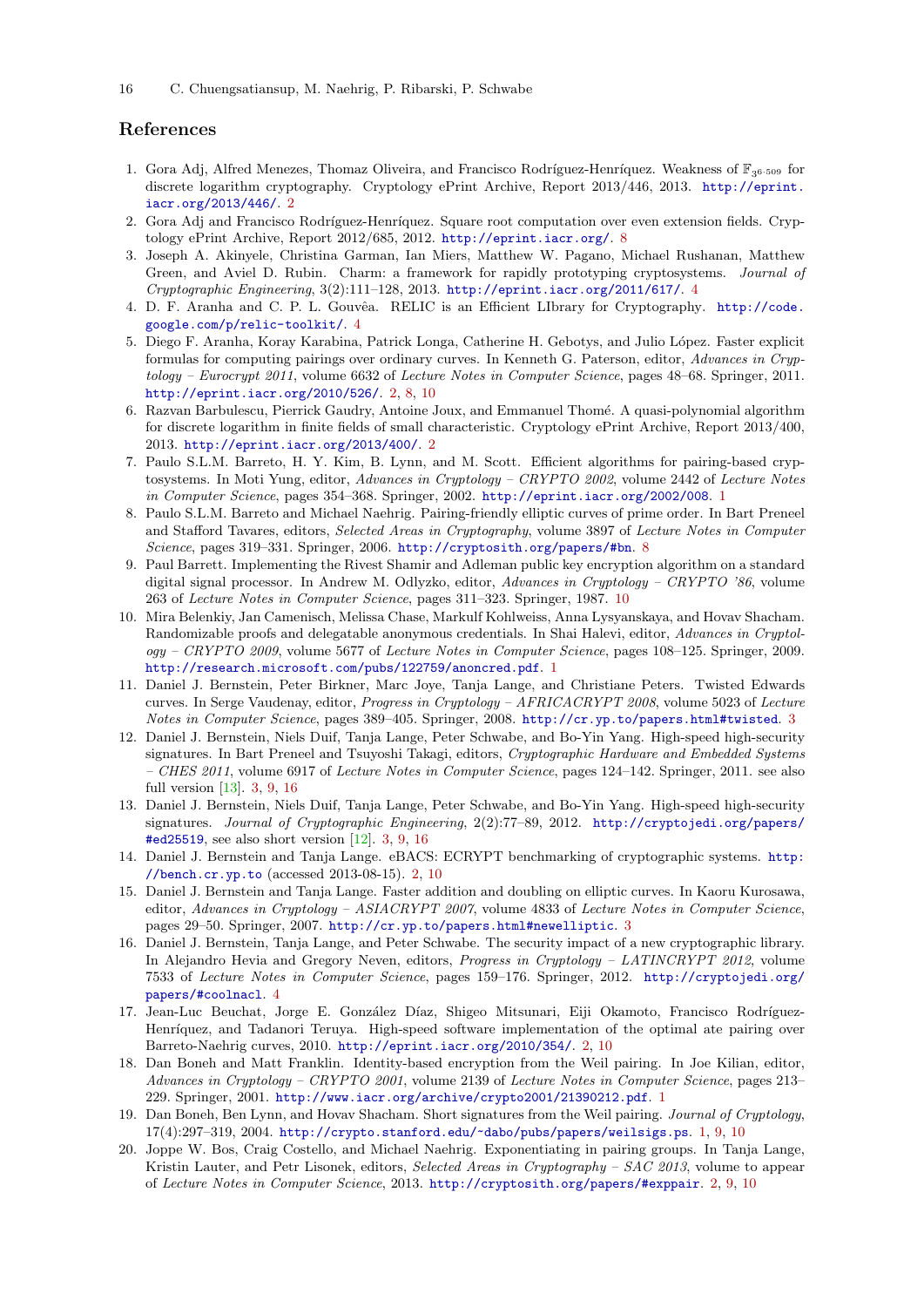- <span id="page-16-21"></span>21. Wieb Bosma and Hendrik W. Lenstra. Complete systems of two addition laws for elliptic curves. Journal of Number Theory, 53:229–240, 1995. <http://www.math.ru.nl/~bosma/pubs/JNT1995.pdf>. [9](#page-8-2)
- <span id="page-16-13"></span>22. Billy Bob Brumley and Nicola Tuveri. Remote timing attacks are still practical. In Vijay Atluri and Claudia Diaz, editors, Computer Security—ESORICS 2011, volume 6879 of LNCS, pages 355–371. Springer, 2011. <http://eprint.iacr.org/2011/232/>. [3](#page-2-1)
- <span id="page-16-15"></span>23. Certivox. MIRACL Cryptographic SDK. <http://www.certivox.com/miracl>. [4](#page-3-1)
- <span id="page-16-12"></span>24. Sanjit Chatterjee and Alfred Menezes. On cryptographic protocols employing asymmetric pairings – the role of  $\psi$  revisited. Discrete Applied Mathematics, 159:1311-1322, 2011. [http://eprint.iacr.org/2009/](http://eprint.iacr.org/2009/480/) [480/](http://eprint.iacr.org/2009/480/). [3](#page-2-1)
- <span id="page-16-23"></span>25. Peter de Rooij. Efficient exponentiation using precomputation and vector addition chains. In Alfredo De Santis, editor, Advances in Cryptology – EUROCRYPT '94, volume 950 of Lecture Notes in Computer Science, pages 389–399. Springer, 1995. [10](#page-9-1)
- <span id="page-16-14"></span>26. Nadhem J. Al Fardan and Kenneth G. Paterson. Lucky thirteen: Breaking the TLS and DTLS record protocols. In 2013 IEEE Symposium on Security and Privacy, pages 526–540. IEEE Computer Society, 2013. <www.isg.rhul.ac.uk/tls/TLStiming.pdf>. [3](#page-2-1)
- <span id="page-16-20"></span>27. Pierre-Alain Fouque and Mehdi Tibouchi. Indifferentiable hashing to Barreto–Naehrig curves. In Alejandro Hevia and Gregory Neven, editors, Progress in Cryptology – LATINCRYPT 2012, volume 7533 of Lecture Notes in Computer Science, pages 1–17. Springer, 2012. <www.di.ens.fr/~fouque/pub/latincrypt12.pdf>. [9](#page-8-2)
- <span id="page-16-6"></span>28. David Freeman, Michael Scott, and Edlyn Teske. A taxonomy of pairing-friendly elliptic curves. Journal of Cryptology, 23(2):224–280, 2010. <http://eprint.iacr.org/2006/372/>. [1](#page-0-0)
- <span id="page-16-3"></span>29. Craig Gentry and Alice Silverberg. Hierarchical id-based cryptography. In Yuliang Zheng, editor, Advances in Cryptology – ASIACRYPT 2002, volume 2501 of Lecture Notes in Computer Science, pages 548–566. Springer, 2002. [http://www.cs.ucdavis.edu/~franklin/ecs228/pubs/extra\\_pubs/hibe.pdf](http://www.cs.ucdavis.edu/~franklin/ecs228/pubs/extra_pubs/hibe.pdf). [1](#page-0-0)
- <span id="page-16-17"></span>30. The GNU MP library. <http://gmplib.org/> (accessed 2013-11-02). [6](#page-5-0)
- <span id="page-16-11"></span>31. Faruk Göloğlu, Robert Granger, Gary McGuire, and Jens Zumbrägel. Solving a 6120-bit DLP on a desktop computer. In Tanja Lange, Kristin Lauter, and Petr Lisonek, editors, Selected Areas in Cryptography, volume to appear of Lecture Notes in Computer Science. Springer, 2013. [http://eprint.iacr.org/2013/](http://eprint.iacr.org/2013/306) [306](http://eprint.iacr.org/2013/306). [2](#page-1-0)
- <span id="page-16-18"></span>32. Robert Granger, Dan Page, and Martijn Stam. On small characteristic algebraic tori in pairing-based cryptography. IACR Cryptology ePrint Archive, page 132, 2004. <http://eprint.iacr.org/2004/132>. [8](#page-7-1)
- <span id="page-16-24"></span>33. Robert Granger and Michael Scott. Faster squaring in the cyclotomic subgroup of sixth degree extensions. In Phong. Q. Nguyen and David Pointcheval, editors, Public Key Cryptography – PKC 2010, volume 6056 of LNCS, pages 209–223. Springer, 2010. [10](#page-9-1)
- <span id="page-16-5"></span>34. Jens Groth. Short pairing-based non-interactive zero-knowledge arguments. In Masayuki Abe, editor, Advances in Cryptology – ASIACRYPT 2010, volume 6477 of Lecture Notes in Computer Science, pages 321–340. Springer, 2010. <http://www.cs.ucl.ac.uk/staff/J.Groth/ShortNIZK.pdf>. [1](#page-0-0)
- <span id="page-16-4"></span>35. Jens Groth and Amit Sahai. Efficient noninteractive proof systems for bilinear groups. SIAM J. Comput., 41(5):1193–1232, 2012. <http://www0.cs.ucl.ac.uk/staff/J.Groth/WImoduleFull.pdf>. [1](#page-0-0)
- <span id="page-16-7"></span>36. F. Hess, N. P. Smart, and F. Vercauteren. The eta pairing revisited. IEEE Transactions on Information Theory, 52(10):4595–4602, 2006. <http://eprint.iacr.org/2006/110>. [2](#page-1-0)
- <span id="page-16-22"></span>37. Hüseyin Hışıl. Elliptic Curves, Group Law, and Efficient Computation. PhD thesis, Queensland University of Technology, 2010. <http://eprints.qut.edu.au/33233/>. [9](#page-8-2)
- <span id="page-16-2"></span>38. Jeremy Horwitz and Ben Lynn. Toward hierarchical identity-based encryption. In Lars R. Knudsen, editor, Advances in Cryptology – EUROCRYPT 2002, volume 2332 of Lecture Notes in Computer Science, pages 466–481. Springer, 2002. <http://theory.stanford.edu/~horwitz/pubs/hibe.pdf>. [1](#page-0-0)
- <span id="page-16-0"></span>39. Antoine Joux. A one round protocol for tripartite Diffie-Hellman. In Wieb Bosma, editor, Algorithmic Number Theory, volume 1838 of Lecture Notes in Computer Science, pages 385–393. Springer, 2000. [cgi.](cgi.di.uoa.gr/~aggelos/crypto/page4/assets/joux-tripartite.pdf) [di.uoa.gr/~aggelos/crypto/page4/assets/joux-tripartite.pdf](cgi.di.uoa.gr/~aggelos/crypto/page4/assets/joux-tripartite.pdf). [1](#page-0-0)
- <span id="page-16-1"></span>40. Antoine Joux. A one round protocol for tripartite Diffie-Hellman. Journal of Cryptology, 17(4):263–276, 2004. [1](#page-0-0)
- <span id="page-16-10"></span>41. Antoine Joux. A new index calculus algorithm with complexity  $L(1/4+o(1))$  in very small characteristic. In Tanja Lange, Kristin Lauter, and Petr Lisonek, editors, Selected Areas in Cryptography, volume to appear of Lecture Notes in Computer Science. Springer, 2013. invited paper, <http://eprint.iacr.org/2013/095/>. [2](#page-1-0)
- <span id="page-16-16"></span>42. Ben Lynn. PBC library – the pairing-based cryptography library. <http://crypto.stanford.edu/pbc/>. [4](#page-3-1)
- <span id="page-16-9"></span>43. Shigeo MITSUNARI. A fast implementation of the optimal ate pairing over BN curve on Intel Haswell processor. Cryptology ePrint Archive, Report 2013/362, 2013. <http://eprint.iacr.org/2013/362/>. [2](#page-1-0)
- <span id="page-16-19"></span>44. Michael Naehrig, Paulo S.L.M. Barreto, and Peter Schwabe. On compressible pairings and their computation. In Serge Vaudenay, editor, Progress in Cryptology - AFRICACRYPT 2008, volume 5023 of Lecture Notes in Computer Science, pages 371–388. Springer, 2008. <http://eprint.iacr.org/2007/429/>. [8](#page-7-1)
- <span id="page-16-8"></span>45. Michael Naehrig, Ruben Niederhagen, and Peter Schwabe. New software speed records for cryptographic pairings. In Michel Abdalla and Paulo S.L.M. Barreto, editors, Progress in Cryptology – LATINCRYPT